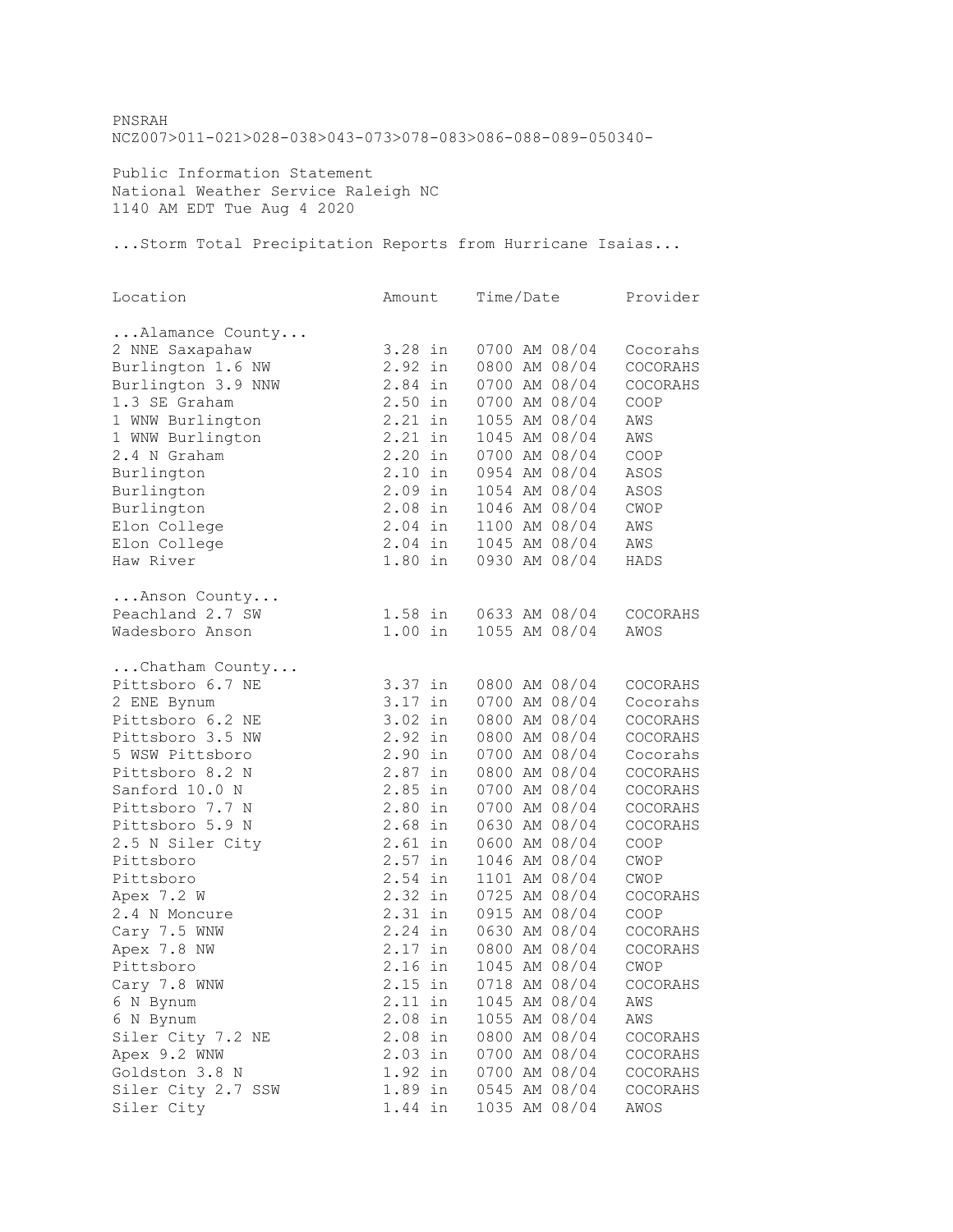| Cumberland County              |           |    |                       |                            |          |
|--------------------------------|-----------|----|-----------------------|----------------------------|----------|
| Hope Mills 8.3 SE              | 2.94 in   |    |                       | 0830 AM 08/04              | COCORAHS |
| 6 SE Hope Mills                | 2.90 in   |    |                       | 0700 AM 08/04              | Cocorahs |
| Hope Mills 8.0 SSE             | 2.90 in   |    |                       | 0700 AM 08/04              | COCORAHS |
| Hope Mills 6.3 SE              | $2.90$ in |    |                       | 0550 AM 08/04              | COCORAHS |
| Roseboro 6.5 SW                | 2.89 in   |    |                       | 0800 AM 08/04              | COCORAHS |
| Fayetteville 11.4 SSE          | $2.71$ in |    |                       | 0819 AM 08/04              | COCORAHS |
| Hope Mills 4.8 SE              | $2.69$ in |    |                       | 0426 AM 08/04              | COCORAHS |
| Stedman 1.0 NW                 | 2.66 in   |    |                       | 0700 AM 08/04              | COCORAHS |
| Fayetteville 3.2 SSW           | $2.50$ in |    |                       | 0700 AM 08/04              | COCORAHS |
| Linden 4.2 S                   | 2.40      | in |                       | 0700 AM 08/04              | COCORAHS |
| Fayetteville 1.4 SW            | 2.40 in   |    |                       | 0700 AM 08/04              | COCORAHS |
| Fayetteville 2.5 NNE           | $2.31$ in |    |                       | 0800 AM 08/04              | COCORAHS |
| Fayetteville 2.4 S             | 2.25 in   |    |                       | 0600 AM 08/04              | COCORAHS |
| Fayetteville 6.9 SW            | $2.21$ in |    |                       | 0700 AM 08/04              | COCORAHS |
| Fayetteville 4.4 SW            | 2.20 in   |    |                       | 0700 AM 08/04              | COCORAHS |
| Fayetteville 1.6 WSW           | 2.12 in   |    |                       | 0700 AM 08/04              | COCORAHS |
| Fort Bragg Simmo               | $2.10$ in |    |                       | 0956 AM 08/04              | AWOS     |
| Fayetteville 4.1 NNW           | $2.10$ in |    |                       | 0700 AM 08/04              | COCORAHS |
| Hope Mills 1.7 NE              | $2.09$ in |    |                       | 0700 AM 08/04              | COCORAHS |
| Spring Lake 2.8 NE             | $2.07$ in |    |                       | 0806 AM 08/04              | COCORAHS |
| Hope Mills                     | $2.04$ in |    |                       | 1045 AM 08/04              | CWOP     |
| Hope Mills 0.6 ESE             | $1.97$ in |    |                       | 0620 AM 08/04              | COCORAHS |
| Fayetteville                   | $1.95$ in |    |                       | 1056 AM 08/04              | CWOP     |
| Fayetteville                   | 1.95 in   |    |                       | 1046 AM 08/04              | CWOP     |
| Fayetteville 5.9 SW            | 1.95 in   |    |                       | 0806 AM 08/04              | COCORAHS |
| Usfs Met Stn At Fort Bragg     | 1.88 in   |    |                       | 1014 AM 08/04              | RAWS     |
| Fayetteville 6.3 WNW           | 1.85 in   |    |                       | 0600 AM 08/04              | COCORAHS |
| Fayetteville                   | 1.66 in   |    |                       | 1104 AM 08/04              | CWOP     |
| Fayetteville                   | $1.66$ in |    |                       | 1048 AM 08/04              | CWOP     |
|                                | 1.49 in   |    |                       | 1056 AM 08/04              | AWOS     |
| Pope AFB                       |           |    |                       | 1001 AM 08/04              |          |
| Pope AFB                       | 1.49 in   |    |                       |                            | AWOS     |
| Fort Bragg                     | 1.24 in   |    |                       | 1105 AM 08/04              | AWS      |
| Fort Bragg                     | 1.24 in   |    |                       | 1050 AM 08/04              | AWS      |
| Davidson County                |           |    |                       |                            |          |
| Lexington 11.4 N               | 1.24 in   |    |                       | 0700 AM 08/04              | COCORAHS |
| Greensboro                     | $0.75$ in |    |                       | 1057 AM 08/04              | CWOP     |
| Greensboro                     | $0.75$ in |    |                       | 1047 AM 08/04              | CWOP     |
| 4.1 E Fork Church              |           |    |                       | 0.70 in 0755 AM 08/04      | HADS     |
| 1.7 E Lexington                |           |    |                       | 0.61 in 0820 AM 08/04 USGS |          |
| Durham County                  |           |    |                       |                            |          |
| Durham                         |           |    |                       | 3.35 in 1049 AM 08/04      | CWOP     |
| Durham                         |           |    | 3.35 in 1059 AM 08/04 |                            | CWOP     |
| 2.3 W Durham                   | $3.31$ in |    |                       | 0800 AM 08/04              | HADS     |
| 3 SSE Bahama                   | 3.26 in   |    |                       | 0700 AM 08/04              | Cocorahs |
| Durham 4.4 NNW                 | 2.99 in   |    |                       | 0700 AM 08/04              | COCORAHS |
| 2 NNE Bethesda                 | $2.87$ in |    |                       | 1045 AM 08/04              | AWS      |
| 2 NNE Bethesda                 | 2.86 in   |    |                       | 1100 AM 08/04              | AWS      |
| Durham 1.2 NW                  |           |    |                       | 2.85 in 0700 AM 08/04      | COCORAHS |
| 2.6 NE Bethesda                |           |    |                       | 2.84 in 0915 AM 08/04      |          |
| Durham 5.9 SSW                 |           |    |                       | 2.80 in 0803 AM 08/04      | HADS     |
|                                |           |    |                       |                            | COCORAHS |
| 2 NNE Bethesda<br>3.4 N Durham |           |    |                       | 2.79 in 0700 AM 08/04      | Cocorahs |
|                                |           |    |                       | $2.74$ in 1045 AM 08/04    | HADS     |
| 3.4 N Durham                   |           |    |                       | 2.74 in 1030 AM 08/04      | HADS     |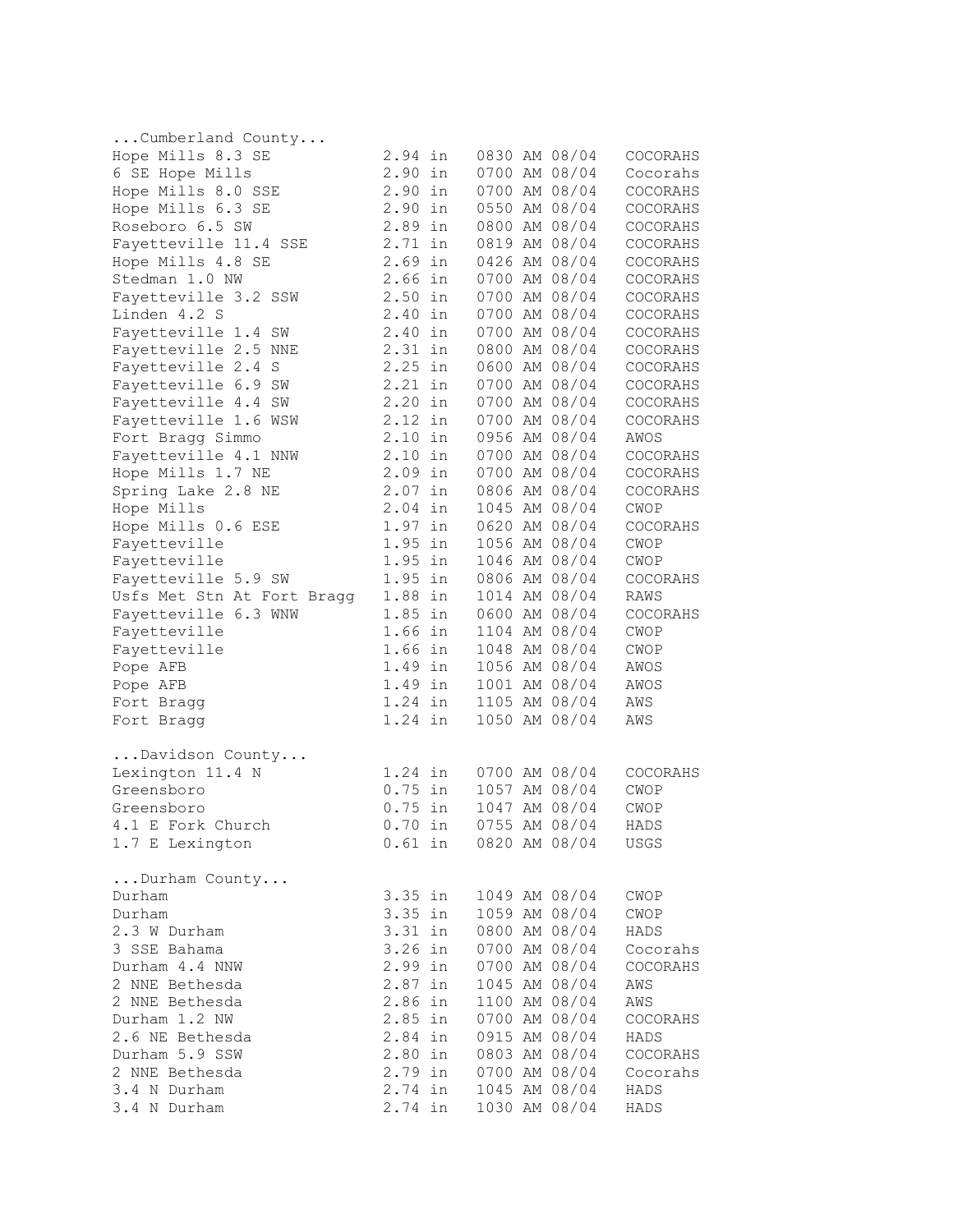| Durham 7.5 NNE        | $2.57$ in          |           |  | 0700 AM 08/04                                                           | COCORAHS                       |
|-----------------------|--------------------|-----------|--|-------------------------------------------------------------------------|--------------------------------|
| Chapel Hill 2.5 SE    | $2.54$ in          |           |  | 0700 AM 08/04                                                           | COCORAHS                       |
| Durham 4.5 SW         | $2.51$ in          |           |  | 0730 AM 08/04                                                           | COCORAHS                       |
| Durham                | $2.50$ in          |           |  | 1032 AM 08/04                                                           | CWOP                           |
| Durham 4.5 N          | 2.47 in            |           |  | 0700 AM 08/04                                                           | COCORAHS                       |
| Parkwood 2.5 W        | 2.37 in            |           |  | 0818 AM 08/04                                                           | COCORAHS                       |
| Durham 2.3 SW         | 2.37 in            |           |  | 0700 AM 08/04                                                           | COCORAHS                       |
| Durham 6.8 NNW        | 2.36 in            |           |  | 0600 AM 08/04                                                           | COCORAHS                       |
| Durham 2.6 W          | $2.35$ in          |           |  | 0800 AM 08/04                                                           | COCORAHS                       |
| Chapel Hill 4.9 SSE   | 2.34 in            |           |  | 0730 AM 08/04                                                           | COCORAHS                       |
| Durham 6.5 SSW        | 2.29 in            |           |  | 0800 AM 08/04                                                           | COCORAHS                       |
| Durham 5.8 NW         | 2.28 in            |           |  | 0700 AM 08/04                                                           | COCORAHS                       |
| Durham 8.0 NNE        | $2.27$ in          |           |  | 0700 AM 08/04                                                           | COCORAHS                       |
| Durham 0.3 WSW        | 2.26 in            |           |  | 0900 AM 08/04                                                           | COCORAHS                       |
| Durham                | 2.13 in            |           |  | 1046 AM 08/04                                                           | CWOP                           |
| 2.1 S Durham          | $2.07$ in          |           |  | 1015 AM 08/04                                                           | HADS                           |
| 2.1 S Durham          | $2.06$ in          |           |  | 1050 AM 08/04                                                           | HADS                           |
| Durham 2.6 S          |                    |           |  | 2.03 in 0734 AM 08/04                                                   | COCORAHS                       |
| Durham 5.2 NW         |                    |           |  | 2.03 in 0700 AM 08/04                                                   | COCORAHS                       |
| Hillsborough          |                    |           |  | 1101 AM 08/04                                                           | CWOP                           |
| Hillsborough          | 2.02 in<br>2.02 in |           |  | 1046 AM 08/04                                                           | CWOP                           |
| Durham                |                    | $1.74$ in |  | 1045 AM 08/04                                                           | CWOP                           |
| Rougemont             |                    |           |  | 1.73 in 1055 AM 08/04                                                   | CWOP                           |
| Rougemont             |                    |           |  | 1.73 in 1045 AM 08/04                                                   | CWOP                           |
| 3.3 NW Parkwood       |                    |           |  | 1.67 in 0800 AM 08/04                                                   | HADS                           |
| 6.5 NW Durham         |                    |           |  | 1.60 in 1000 AM 08/04                                                   | HADS                           |
| Edgecombe County      |                    |           |  |                                                                         |                                |
| 1 S Tarboro           |                    |           |  | 2.59 in 0700 AM 08/04                                                   | Cocorahs                       |
| Tarboro               | $2.58$ in          |           |  | 1035 AM 08/04                                                           | AWOS                           |
| 3 NW Conetoe          |                    |           |  | 2.50 in 0700 AM 08/04                                                   | Cocorahs                       |
| Tarboro               |                    |           |  | 1.90 in 1055 AM 08/04                                                   | AWOS                           |
| Rocky Mount 3.1 SE    |                    |           |  | 1.89 in 0700 AM 08/04                                                   | COCORAHS                       |
| Rocky Mount           |                    |           |  | 1.75 in 0900 AM 08/04                                                   | HADS                           |
| Forsyth County        |                    |           |  |                                                                         |                                |
| 1 SSW Kernersville    |                    |           |  |                                                                         | Cocorahs                       |
| Winston Salem         |                    |           |  |                                                                         | ASOS                           |
| Lewisville            |                    |           |  | 1.23 in 0700 AM 08/04<br>0.85 in 0954 AM 08/04<br>0.81 in 1045 AM 08/04 | CWOP                           |
| Winston-Salem 4.2 NNE |                    |           |  |                                                                         | 0.81 in 0700 AM 08/04 COCORAHS |
| Kernersville          | $0.77$ in          |           |  | 1101 AM 08/04                                                           | CWOP                           |
| Kernersville          | $0.77$ in          |           |  | 1045 AM 08/04                                                           | CWOP                           |
| Rural Hall            | $0.75$ in          |           |  | 1101 AM 08/04                                                           | CWOP                           |
| Rural Hall            | $0.75$ in          |           |  | 1041 AM 08/04                                                           | CWOP                           |
| Lewisville 0.5 W      | $0.75$ in          |           |  | 0645 AM 08/04                                                           | COCORAHS                       |
| Rural Hall 2.2 ESE    | $0.66$ in          |           |  | 0735 AM 08/04                                                           | COCORAHS                       |
| Pfafftown             |                    | $0.58$ in |  | 1054 AM 08/04                                                           | CWOP                           |
|                       |                    |           |  |                                                                         |                                |
| Franklin County       |                    |           |  |                                                                         |                                |
| Zebulon 5.3 N         | 3.12 in            |           |  | 0759 AM 08/04                                                           | COCORAHS                       |
| 3 WNW Pilot           | 3.12 in            |           |  | 0700 AM 08/04                                                           | Cocorahs                       |
| Louisburg 8.2 ESE     | 3.08 in            |           |  | 0600 AM 08/04                                                           | COCORAHS                       |
| Louisburg 10.6 SSE    | 3.04 in            |           |  | 0700 AM 08/04                                                           | COCORAHS                       |
| Louisburg 2.5 W       | $3.01$ in          |           |  | 1033 AM 08/04                                                           | COCORAHS                       |
| Wake Forest 3.5 NNW   | $2.87$ in          |           |  | 0630 AM 08/04                                                           | COCORAHS                       |
| Youngsville 3.9 WNW   | $2.68$ in          |           |  | 0700 AM 08/04                                                           | COCORAHS                       |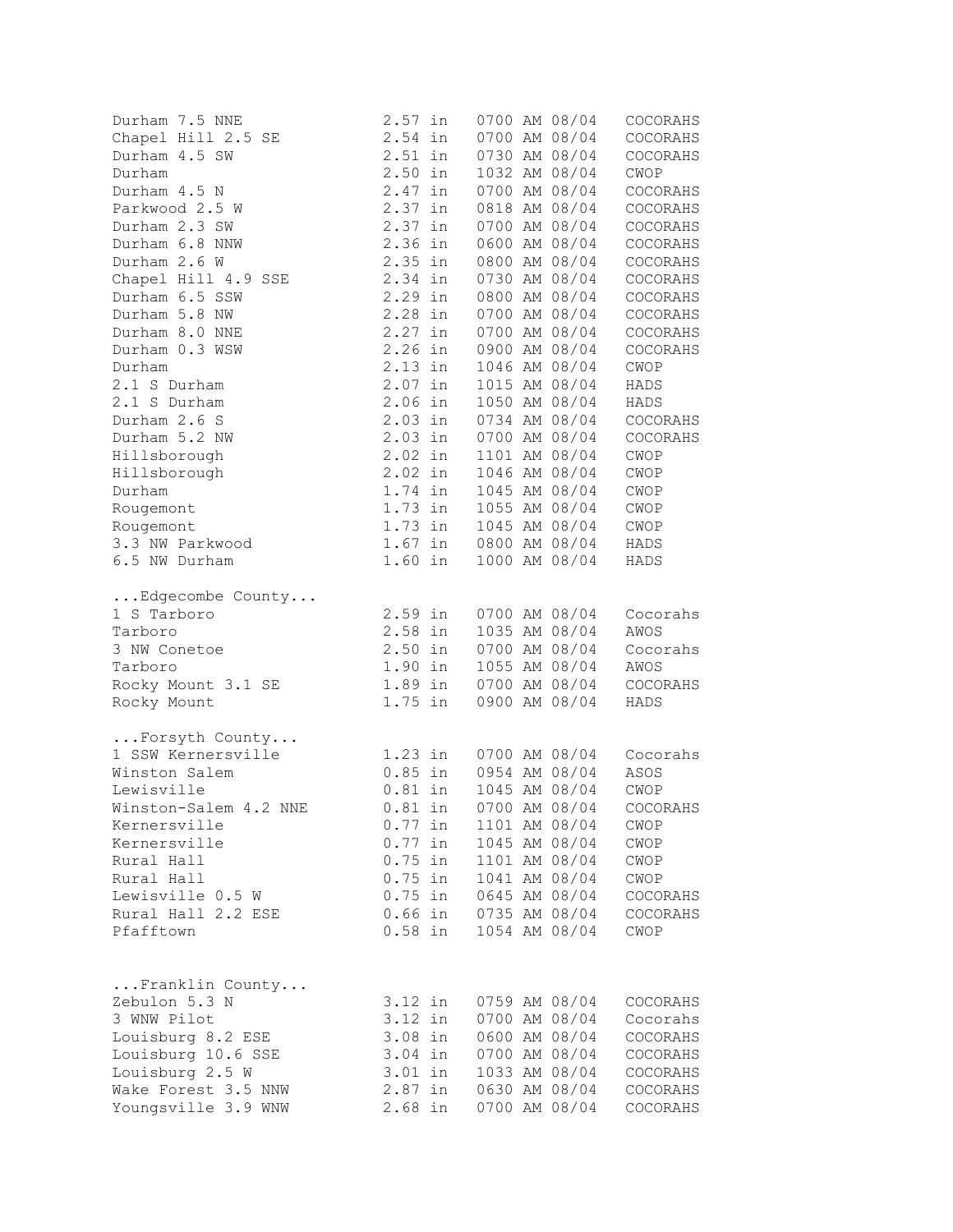| Castalia                   | $2.64$ in                                      |                                                | 1103 AM 08/04               | CWOP            |
|----------------------------|------------------------------------------------|------------------------------------------------|-----------------------------|-----------------|
| Castalia                   |                                                |                                                | 1048 AM 08/04               | CWOP            |
| Franklinton 3.7 SSE        | 2.64 in<br>2.48 in                             |                                                | 0700 AM 08/04               | COCORAHS        |
| 1 NE Purnell               | $2.23$ in                                      |                                                | 1100 AM 08/04               | AWS             |
| 1 NE Purnell               | 2.23 in                                        |                                                | 1045 AM 08/04               | AWS             |
|                            |                                                |                                                |                             |                 |
| Youngsville                | 1.94 in 1101 AM 08/04                          |                                                |                             | CWOP            |
| Youngsville                | 1.94 in                                        |                                                | 1045 AM 08/04               | CWOP            |
| Granville County           |                                                |                                                |                             |                 |
| 3 WSW Oxford               | 5.06 in                                        |                                                | 0700 AM 08/04               | Cocorahs        |
| Creedmoor                  |                                                |                                                |                             | CWOP            |
| Henderson Oxford           |                                                | 3.86 in 1046 AM 08/04<br>3.67 in 1035 AM 08/04 | 1035 AM 08/04               | AWOS            |
| Henderson Oxford           | 3.66 in 1055 AM 08/04                          |                                                |                             | AWOS            |
| 3.49 in<br>Creedmoor 4.3 E |                                                |                                                | 0609 AM 08/04               | COCORAHS        |
| Creedmoor                  | 2.83 in 1055 AM 08/04                          |                                                |                             | CWOP            |
| Creedmoor                  | 2.83 in 1045 AM 08/04                          |                                                |                             | CWOP            |
|                            |                                                |                                                |                             |                 |
| Wake Forest                |                                                |                                                | 2.68 in 1046 AM 08/04       | CWOP            |
| $\ldots$ Guilford County   |                                                |                                                |                             |                 |
| Pleasant Garden            |                                                | 0.83 in 1046 AM 08/04                          |                             | CWOP            |
| Pleasant Garden            |                                                |                                                | $0.83$ in $1056$ AM $08/04$ | CWOP            |
| 0.8 E Greensboro           | $0.70$ in                                      |                                                | 0800 AM 08/04               | HADS            |
|                            |                                                |                                                |                             | HADS            |
| 5.1 N Forest Oaks          | $0.62$ in                                      |                                                | 0845 AM 08/04               | HADS            |
| Halifax County             |                                                |                                                |                             |                 |
| Roanoke Rapids             |                                                |                                                | 4.00 in 0700 AM 08/04 COOP  |                 |
| Roanoke Rapids 4.5 WNW     |                                                | 3.65 in 0700 AM 08/04                          |                             | COCORAHS        |
|                            |                                                |                                                |                             |                 |
| Harnett County             |                                                |                                                |                             |                 |
| Angier 0.7 S               | 3.78 in                                        |                                                | 0700 AM 08/04               | COCORAHS        |
| 1 W Coats                  | $3.27$ in                                      |                                                | 0700 AM 08/04               | Cocorahs        |
| Dunn                       | 3.12 in                                        |                                                | 1045 AM 08/04               | CWOP            |
| Dunn                       | 3.12 in                                        |                                                | 1100 AM 08/04               | CWOP            |
| 3 NW Timberlake            | 3.00 in 0800 AM 08/04                          |                                                |                             | Trained Spotter |
| Lillington 2.0 W           | 2.85 in 0545 AM 08/04                          |                                                |                             | COCORAHS        |
| Holly Springs              | 2.54 in 1102 AM 08/04<br>2.54 in 1047 AM 08/04 |                                                |                             | CWOP            |
| Holly Springs              |                                                |                                                |                             | CWOP            |
| Erwin                      | $2.51$ in                                      |                                                | 1055 AM 08/04               | AWOS            |
| Erwin                      |                                                |                                                | 2.51 in 1035 AM 08/04 AWOS  |                 |
| Lillington 11.0 WSW        | 1.94 in                                        |                                                | 0628 AM 08/04               | COCORAHS        |
| Mamers                     | 1.93 in                                        |                                                | 1055 AM 08/04               | CWOP            |
| Mamers                     | $1.93$ in                                      |                                                | 1045 AM 08/04               | CWOP            |
| Cameron 7.6 E              | 1.78 in                                        |                                                | 0800 AM 08/04               | COCORAHS        |
| Lillington                 |                                                | 1.65 in 1059 AM 08/04                          |                             | CWOP            |
| Lillington                 |                                                | 1.65 in 1044 AM 08/04                          |                             | CWOP            |
|                            |                                                |                                                |                             |                 |
| Hoke County<br>Raeford     | 2.12 in                                        |                                                | 1049 AM 08/04               | CWOP            |
| Raeford                    | 2.12 in                                        |                                                | 1059 AM 08/04               | CWOP            |
| Lumber Bridge 4.0 N        | $2.10$ in                                      |                                                | 0900 AM 08/04               | COCORAHS        |
| Fayetteville 10.8 WSW      | $2.06$ in                                      |                                                | 0600 AM 08/04               |                 |
|                            |                                                |                                                |                             | COCORAHS        |
| Raeford 9.6 E              | $1.90$ in                                      |                                                | 0700 AM 08/04               | COCORAHS        |
| 4 ENE Silver City          | $1.82$ in                                      |                                                | 0700 AM 08/04               | Cocorahs        |
| Raeford 6.2 NE             | $1.75$ in                                      |                                                | 0700 AM 08/04               | COCORAHS        |
| 7.8 SE Vass                | $1.22$ in                                      |                                                | 0900 AM 08/04               | HADS            |
| Red Springs 3.8 NW         | $1.14$ in                                      |                                                | 0700 AM 08/04               | COCORAHS        |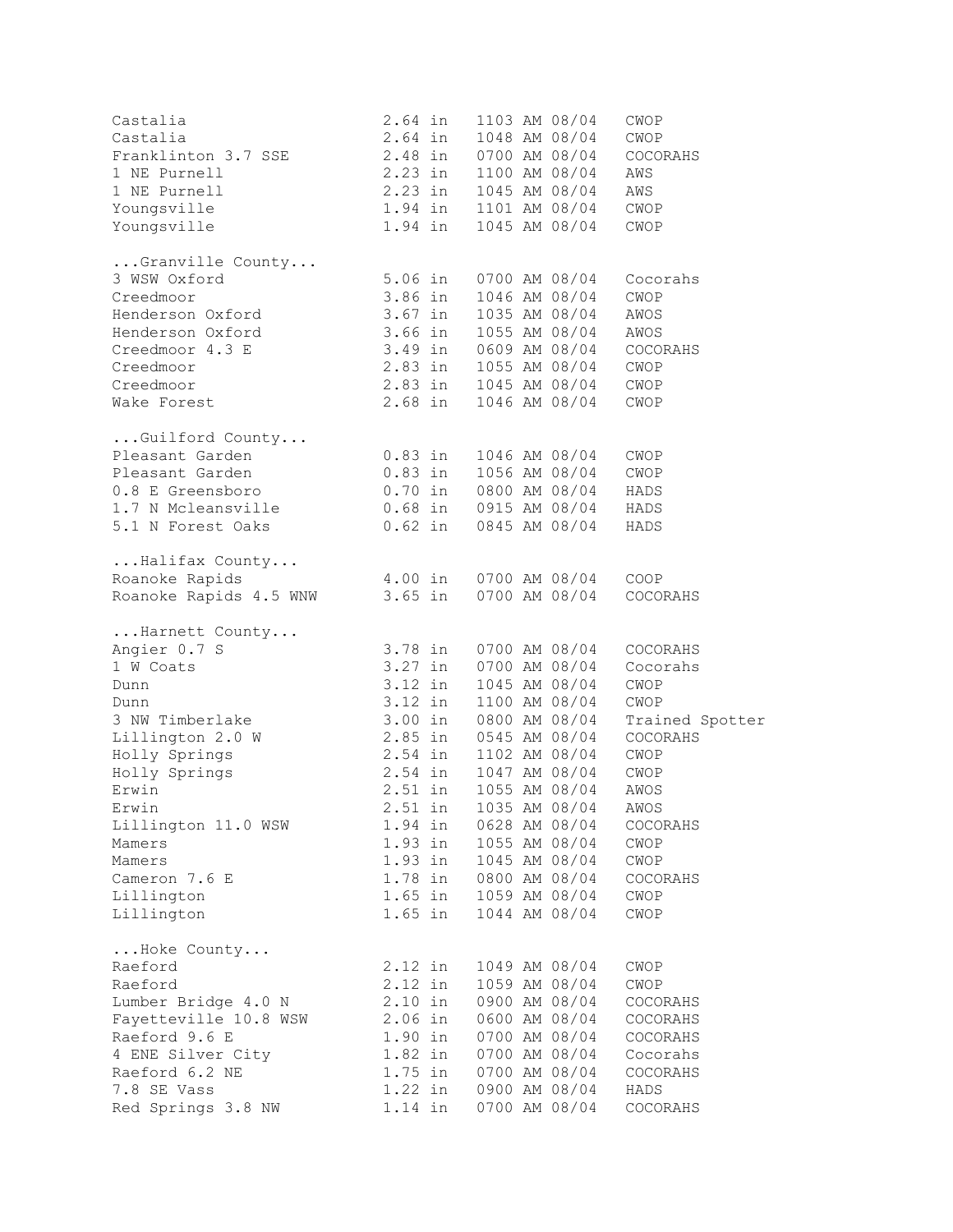| Johnston County         |                    |                       |                                |                     |
|-------------------------|--------------------|-----------------------|--------------------------------|---------------------|
| 1 SE Emit               |                    | 4.24 in 0700 AM 08/04 |                                | Cocorahs            |
| Zebulon / Emit          | $4.06$ in          |                       | 1043 AM 08/04                  | CWOP                |
| Clayton                 | 4.00 in            |                       | 0640 AM 08/04                  | COOP                |
| Zebulon / Emit          | 3.97 in            |                       | 1053 AM 08/04                  | CWOP                |
| Clayton 4.6 ESE         | 3.73 in            |                       | 0730 AM 08/04                  | COCORAHS            |
| 3 SW Flowers            | 3.73 in            |                       | 0700 AM 08/04                  | Cocorahs            |
| Wendell 6.5 S           | 3.56 in            |                       | 0700 AM 08/04                  | COCORAHS            |
| Pine Level              | $3.55$ in          |                       | 1055 AM 08/04                  | CWOP                |
| Pine Level              | $3.55$ in          |                       | 1049 AM 08/04                  | CWOP                |
| Selma 7.0 NNE           | 3.48 in            |                       | 0640 AM 08/04                  | COCORAHS            |
| Clayton 3.2 SW          | 3.39 in            |                       | 0543 AM 08/04                  | COCORAHS            |
| 1 NE Emit               | $3.30$ in          |                       | 1049 AM 08/04                  | AWS                 |
| Clayton 5.5 S           | 3.29 in            |                       | 0800 AM 08/04                  | COCORAHS            |
| 1 NE Emit               | 3.28 in            |                       | 1105 AM 08/04                  | AWS                 |
| Clayton 6.8 ESE         |                    | 3.28 in 0800 AM 08/04 |                                | COCORAHS            |
| Kenly 4.2 SSE           |                    | 3.23 in 0630 AM 08/04 |                                | COCORAHS            |
| Clayton 1.6 S           |                    | 3.13 in 0700 AM 08/04 |                                | COCORAHS            |
| Clayton                 |                    | 3.09 in 1002 AM 08/04 |                                | CWOP                |
| Selma 2.3 N             | $3.08$ in          |                       | 0700 AM 08/04                  | COCORAHS            |
| Garner 9.6 SSE          | $3.02$ in          |                       | 0600 AM 08/04                  | COCORAHS            |
| Garner 9.8 SE           | 2.89 in            |                       | 0900 AM 08/04                  | COCORAHS            |
| Four Oaks               | $2.83$ in          |                       | 1055 AM 08/04                  | CWOP                |
| Four Oaks               | 2.83 in            |                       | 1050 AM 08/04                  | CWOP                |
| 3 NW Flowers            |                    | 2.83 in 1050 AM 08/04 |                                | AWS                 |
| Garner                  |                    | 2.83 in 1048 AM 08/04 |                                | CWOP                |
| 3 NW Flowers            | $2.82$ in          |                       | 1105 AM 08/04                  | AWS                 |
| Garner                  |                    |                       | 1058 AM 08/04                  | CWOP                |
| Clayton                 | 2.82 in<br>2.75 in |                       | 1105 AM 08/04                  | AWS                 |
| Clayton                 | $2.75$ in          |                       | 1049 AM 08/04                  | AWS                 |
| Princeton               | $2.69$ in          |                       | 1105 AM 08/04                  | AWS                 |
| Princeton               | $2.69$ in          |                       | 1050 AM 08/04                  | AWS                 |
| Benson                  | $2.67$ in          |                       | 1105 AM 08/04                  | AWS                 |
| Benson                  | $2.67$ in          |                       | 1049 AM 08/04                  | AWS                 |
| Kenly                   | $2.61$ in          |                       | 1100 AM 08/04                  | AWS                 |
| Kenly                   | $2.61$ in          |                       | 1050 AM 08/04                  | AWS                 |
| 4 N Newton Grove        | 2.57 in            |                       |                                | AWS                 |
| 4 N Newton Grove        | $2.57$ in          |                       | 1105 AM 08/04<br>1050 AM 08/04 | AWS                 |
| 1 WSW Coats Crossroads  |                    | 2.56 in 1105 AM 08/04 |                                | AWS                 |
| 1 WSW Coats Crossroads  | 2.56 in            |                       |                                | 1049 AM 08/04 AWS   |
| Clayton                 |                    | 1.98 in 1048 AM 08/04 |                                | CWOP                |
| Clayton                 |                    | 1.97 in 1103 AM 08/04 |                                | CWOP                |
| Lee County              |                    |                       |                                |                     |
| Sanford                 | 1.94 in            |                       | 1035 AM 08/04                  | AWOS                |
| Sanford                 | 1.94 in            |                       | 1055 AM 08/04                  | AWOS                |
| 3 NE Cumnock            | $1.80$ in          |                       | 0700 AM 08/04                  | Cocorahs            |
| Gum Springs             | $1.66$ in          |                       | 1045 AM 08/04                  | AWS                 |
| Gum Springs             | $1.66$ in          |                       | 1100 AM 08/04                  | AWS                 |
| Sanford 2.9 SW          |                    | 1.49 in 0600 AM 08/04 |                                | $\mathtt{COCORAHS}$ |
| Sanford 2.2 NW          |                    | 1.43 in 0800 AM 08/04 |                                | COCORAHS            |
| Montgomery County       |                    |                       |                                |                     |
| Star 1.0 N              |                    | 3.38 in 0900 AM 08/04 |                                | COCORAHS            |
| Uwharie National Forest | 2.29 in            |                       | 1004 AM 08/04                  | RAWS                |
| 5 E Troy                | $0.76$ in          | 0804 AM 08/04         |                                | HADS                |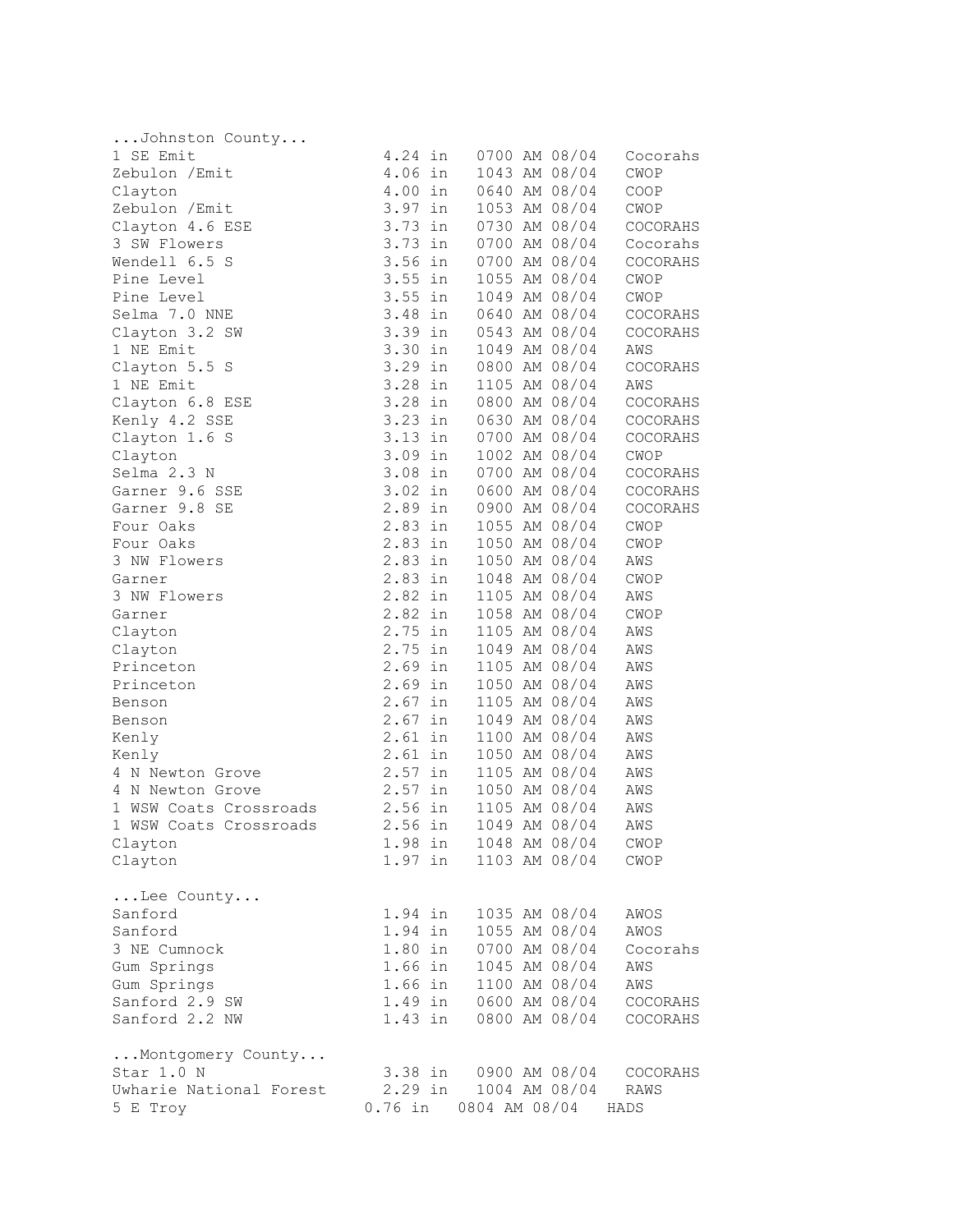| Moore County                         |                      |         |  |                                |                  |
|--------------------------------------|----------------------|---------|--|--------------------------------|------------------|
| 2 NNE Whispering Pines               | $2.05$ in            |         |  | 0700 AM 08/04                  | Cocorahs         |
| Whispering Pines 1.0 SW              | 1.58 in              |         |  | 0800 AM 08/04                  | COCORAHS         |
| Carthage                             | 1.41 in              |         |  | 1045 AM 08/04                  | CWOP             |
| Carthage                             |                      | 1.41 in |  | 1055 AM 08/04                  | CWOP             |
| Aberdeen 0.7 NW                      |                      |         |  | 1.06 in 1035 AM 08/04          | COCORAHS         |
| Pinehurst                            |                      | 1.04 in |  | 1055 AM 08/04                  | CWOP             |
|                                      |                      |         |  |                                |                  |
| Nash County                          |                      |         |  |                                |                  |
| 3 W Nashville                        | $3.64$ in            |         |  | 0700 AM 08/04                  | Cocorahs         |
| Zebulon 5.4 E                        | $3.25$ in            |         |  | 0700 AM 08/04                  | COCORAHS         |
| 3 W Nashville                        | 3.24 in              |         |  | 0700 AM 08/04                  | Cocorahs         |
| 4 NW Elm City                        | $3.05$ in            |         |  | 0700 AM 08/04                  | Cocorahs         |
| 3 NNW Bailey                         | 2.83 in              |         |  | 1050 AM 08/04                  | AWS              |
| 3 NNW Bailey                         | 2.54 in              |         |  | 1105 AM 08/04                  | AWS              |
| Rocky Mount                          | 2.35 in              |         |  | 1053 AM 08/04                  | ASOS             |
| Orange County                        |                      |         |  |                                |                  |
| Carrboro 11 WNW                      | 3.00 in              |         |  | 1000 AM 08/04                  | COOP             |
| Chapel Hill 10.9 WSW                 | $2.95$ in            |         |  | 0800 AM 08/04                  | COCORAHS         |
| 2 W Carrboro                         | 2.91 in              |         |  | 0700 AM 08/04                  | Cocorahs         |
| Chapel Hill 4.3 WSW                  | 2.91 in              |         |  | 0730 AM 08/04                  | COCORAHS         |
| Chapel Hill 9.4 W                    | 2.88 in              |         |  | 0730 AM 08/04                  | COCORAHS         |
| Efland 4.0 NNW                       | 2.80 in              |         |  | 0700 AM 08/04                  | COCORAHS         |
| 5 SSE Carr                           | 2.72 in              |         |  | 0700 AM 08/04                  | Cocorahs         |
| Efland                               | $2.65$ in            |         |  | 1100 AM 08/04                  | CWOP             |
| Efland                               | $2.65$ in            |         |  | 1045 AM 08/04                  | CWOP             |
| Chapel Hill 4.7 SW                   | $2.63$ in            |         |  | 0700 AM 08/04                  | COCORAHS         |
| Efland                               | 2.58 in              |         |  | 1045 AM 08/04                  | CWOP             |
| Chapel Hill 4.9 SSW                  | $2.57$ in            |         |  | 0900 AM 08/04                  | COCORAHS         |
| Chapel Hill 2.9 WNW                  | $2.50$ in            |         |  | 0700 AM 08/04                  | COCORAHS         |
| Chapel Hill                          | 2.45 in              |         |  | 1101 AM 08/04                  | CWOP             |
| Chapel Hill                          | 2.45 in              |         |  | 1045 AM 08/04                  | CWOP             |
| 0.5 SE Carrboro                      | 2.41 in              |         |  | 0800 AM 08/04                  | COOP             |
| Uscrn Site                           | $2.08$ in            |         |  | 1000 AM 08/04                  | HADS             |
| Hillsborough 5.6 NNW                 | $2.08$ in            |         |  | 0730 AM 08/04                  | COCORAHS         |
| Hillsborough                         | $2.06$ in            |         |  | 1046 AM 08/04                  | CWOP             |
| Duke Forest Met Sta Nr Chape 2.04 in |                      |         |  | 0916 AM 08/04                  | HADS             |
| Duke Forest Met Sta Nr Chape 2.03 in |                      |         |  | 1016 AM 08/04                  | RAWS             |
| Hillsborough 1.8 S                   | $2.02$ in            |         |  | 0700 AM 08/04                  | COCORAHS         |
| Durham                               | 1.96 in              |         |  | 1045 AM 08/04                  | CWOP             |
| Chapel Hill 2.5 N                    | 1.94 in              |         |  | 0800 AM 08/04                  | COCORAHS         |
| Hillsborough 4.0 SSW                 | 1.93 in              |         |  | 0700 AM 08/04                  | COCORAHS         |
| Hillsborough 1.5 NE                  | $1.81$ in<br>1.68 in |         |  | 0700 AM 08/04                  | COCORAHS         |
| Hillsborough 2.8 SSW                 |                      |         |  | 0617 AM 08/04                  | COCORAHS         |
| 2 NNE Chapel Hill                    | 1.52 in              |         |  | 1105 AM 08/04                  | AWS              |
| 2 NNE Chapel Hill                    | 1.52 in              |         |  | 1049 AM 08/04                  | AWS              |
| Chapel Hill<br>Chapel Hill           | 1.46 in              |         |  | 1048 AM 08/04                  | CWOP             |
|                                      | $1.45$ in            |         |  | 1104 AM 08/04                  | CWOP             |
| Hillsborough                         | $1.41$ in            |         |  | 1058 AM 08/04                  | CWOP             |
| Hillsborough<br>Chapel Hill 2.0 NNE  | 1.41 in<br>1.41 in   |         |  | 1048 AM 08/04<br>0700 AM 08/04 | CWOP<br>COCORAHS |
|                                      |                      |         |  |                                |                  |
| Person County<br>Timberlake 8.1 NE   |                      | 3.00 in |  | 0730 AM 08/04                  | COCORAHS         |
|                                      |                      |         |  |                                |                  |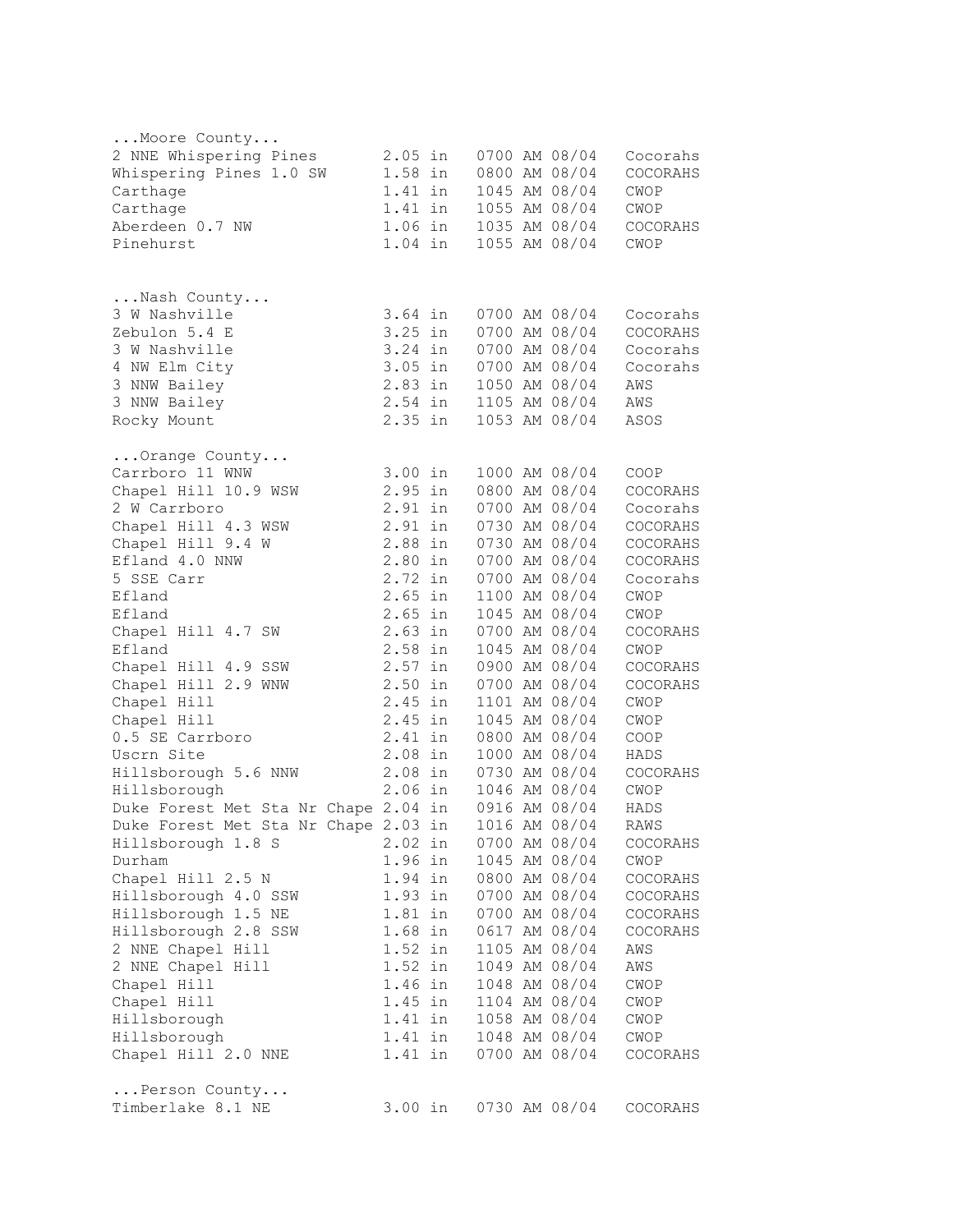| 5 NNW Rougemont<br>Mebane<br>Mebane               |           | 3.00 in 0700 AM 08/04<br>1.77 in 1055 AM 08/04<br>1.77 in 1045 AM 08/04 | Cocorahs<br>CWOP<br>CWOP |
|---------------------------------------------------|-----------|-------------------------------------------------------------------------|--------------------------|
| Randolph County                                   |           |                                                                         |                          |
| Franklinville 0.3 ENE                             | 2.45 in   | 0700 AM 08/04                                                           | COCORAHS                 |
| Liberty                                           | 2.39 in   | 1045 AM 08/04                                                           | CWOP                     |
| Seagrove 7.0 E                                    | $2.30$ in | 0700 AM 08/04                                                           | COCORAHS                 |
| Asheboro 10.9 S                                   |           | 1.80 in 0700 AM 08/04                                                   | COCORAHS                 |
| Asheboro 5.0 WSW                                  |           | 1.13 in 0700 AM 08/04                                                   | COCORAHS                 |
| Asheboro 2.6 NNE                                  |           | 1.10 in 0503 AM 08/04<br>0.96 in 1055 AM 08/04<br>0.93 in 1055 AM 08/04 | COCORAHS                 |
| Asheboro Muni                                     |           |                                                                         | AWOS                     |
| 1 WNW Asheboro                                    |           |                                                                         | AWS                      |
| 1 WNW Asheboro                                    |           | $0.92$ in $1045$ AM $08/04$                                             | AWS                      |
| Richmond County                                   |           |                                                                         |                          |
| Norman 0.4 SSE                                    |           | 1.57 in 0705 AM 08/04                                                   | COCORAHS                 |
| Rockingham 1.2 WSW 1.25 in 0700 AM 08/04          |           |                                                                         | COCORAHS                 |
| 6 SW Hoffman                                      |           | 1.23 in 0700 AM 08/04<br>1.16 in 0600 AM 08/04                          | Cocorahs                 |
| Hamlet 0.6 S                                      |           |                                                                         | COCORAHS                 |
| Rockingham                                        |           |                                                                         | AWOS                     |
| Rockingham                                        |           | 1.16 in 0600 AM 08/04<br>0.92 in 1035 AM 08/04<br>0.91 in 1055 AM 08/04 | AWOS                     |
| Sampson County                                    |           |                                                                         |                          |
| 2 NE Clinton                                      | 3.33 in   | 0700 AM 08/04                                                           | Cocorahs                 |
| 2 SW Roseboro                                     | $3.10$ in | 0700 AM 08/04                                                           | Cocorahs                 |
| Harrells 0.7 SE                                   | 3.02 in   | 0700 AM 08/04                                                           | COCORAHS                 |
| Newton Grove 2.6 SSE 3.02 in                      |           | 0700 AM 08/04                                                           | COCORAHS                 |
| ACCEPT OF THE ROSE<br>Roseboro 10.0 N<br>Clinton  |           | 2.87 in 0626 AM 08/04<br>2.85 in 0614 AM 08/04<br>2.52 in 0215 AM 08/04 | COCORAHS                 |
|                                                   |           |                                                                         | COCORAHS                 |
|                                                   |           |                                                                         | AWOS                     |
| Dunn 5.2 SSE                                      |           | 2.48 in 0700 AM 08/04                                                   | COCORAHS                 |
| Clinton 5.8 SW                                    |           | 2.38 in 0600 AM 08/04 COCORAHS                                          |                          |
| Harrells 0.7 SE 2.00 in                           |           | 0600 AM 08/04                                                           | COCORAHS                 |
| Scotland County                                   |           |                                                                         |                          |
| Laurinburg 4.3 SSE                                |           | 1.44 in 0700 AM 08/04                                                   | COCORAHS                 |
| 1.1 S Laurinburg                                  |           | 0.90 in 0700 AM 08/04<br>0.82 in 0700 AM 08/04                          | COOP                     |
| Wagram 4.5 W                                      |           | 0700 AM 08/04                                                           | COCORAHS                 |
| Laurinburg 6.2 SSW 0.66 in 0700 AM 08/04 COCORAHS |           |                                                                         |                          |
| Stanly County                                     |           |                                                                         |                          |
| Locust                                            | $0.71$ in | 1050 AM 08/04                                                           | CWOP                     |
| Locust                                            | $0.71$ in | 1104 AM 08/04                                                           | CWOP                     |
| Stanfield 4.5 SSE                                 | $0.70$ in | 0700 AM 08/04                                                           | COCORAHS                 |
| New London                                        | $0.50$ in | 1057 AM 08/04                                                           | CWOP                     |
| New London                                        | $0.50$ in | 1047 AM 08/04                                                           | CWOP                     |
| Vance County                                      |           |                                                                         |                          |
| 1.6 N Henderson                                   | 3.70 in   | 0700 AM 08/04                                                           | COOP                     |
| 3 NNE Henderson                                   | 3.16 in   | 0700 AM 08/04                                                           | Cocorahs                 |
| 2 ESE Gillburg                                    | $3.10$ in | 0800 AM 08/04                                                           | Trained Spotter          |
| Wake County                                       |           |                                                                         |                          |
| Fuquay-Varina 1.6 SE                              | $4.63$ in | 0730 AM 08/04                                                           | COCORAHS                 |
| Cary 1.9 SE                                       | $4.01$ in | 0530 AM 08/04                                                           | <b>COCORAHS</b>          |
| Knightdale 4.7 SSE                                | 4.00 in   | 0700 AM 08/04                                                           | COCORAHS                 |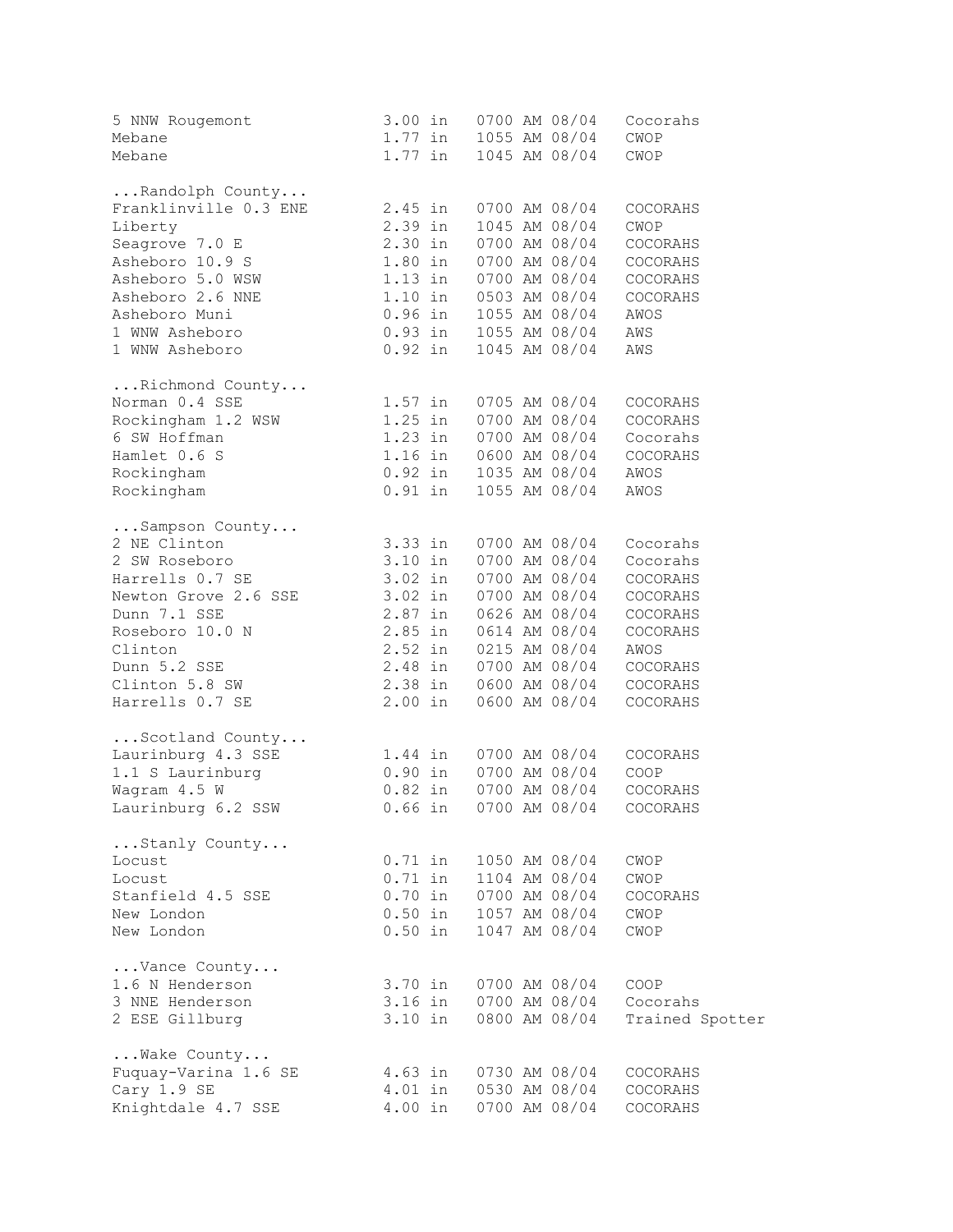| Garner 1.0 WSW                                                                                                                                                                                                    | $3.90$ in                     |               | 0800 AM 08/04 | COCORAHS                                                           |
|-------------------------------------------------------------------------------------------------------------------------------------------------------------------------------------------------------------------|-------------------------------|---------------|---------------|--------------------------------------------------------------------|
| Cary 1.1 W                                                                                                                                                                                                        | 3.80 in<br>3.79 in<br>3.79 in |               | 0700 AM 08/04 | COCORAHS                                                           |
|                                                                                                                                                                                                                   |                               |               | 1045 AM 08/04 | AWS                                                                |
| 1 WSW Lake Wheeler<br>4 SSW Raleigh                                                                                                                                                                               |                               |               | 0700 AM 08/04 | Cocorahs                                                           |
| 1 USW Lake Wheeler<br>1 WSW Lake Wheeler<br>3.79 in<br>Raleigh 9.7 SSW 3.75 in                                                                                                                                    |                               |               | 1055 AM 08/04 | AWS                                                                |
|                                                                                                                                                                                                                   |                               |               | 0800 AM 08/04 | COCORAHS                                                           |
|                                                                                                                                                                                                                   |                               |               | 0651 AM 08/04 | COCORAHS                                                           |
| Holly Springs 6.0 ENE 3.75 in                                                                                                                                                                                     |                               |               | 0800 AM 08/04 | COCORAHS                                                           |
|                                                                                                                                                                                                                   |                               |               | 0800 AM 08/04 | COCORAHS                                                           |
|                                                                                                                                                                                                                   |                               |               | 0700 AM 08/04 | COCORAHS                                                           |
| Garner 1.6 SSE 3.73 in<br>Apex 6.1 ESE 3.73 in<br>Apex 3.70 in<br>Apex 3.70 in                                                                                                                                    |                               |               | 1045 AM 08/04 | CWOP                                                               |
| Apex                                                                                                                                                                                                              | 3.70 in<br>3.70 in<br>3.67 in |               | 1055 AM 08/04 | CWOP                                                               |
|                                                                                                                                                                                                                   |                               |               |               | COCORAHS                                                           |
| Apex<br>Raleigh 10.3 N<br>Clauton 3.3 NW 3.58 in 0700 AM 08/04<br>Clauton 3.3 NW 3.58 in 0700 AM 08/04                                                                                                            |                               |               |               | COCORAHS                                                           |
| Holly Springs 3.6 SSE 3.53 in 0445 AM 08/04                                                                                                                                                                       |                               |               |               | COCORAHS                                                           |
| Fuquay Varina                                                                                                                                                                                                     |                               |               | 1047 AM 08/04 | CWOP                                                               |
| Garner 1.8 S                                                                                                                                                                                                      | 3.51 in<br>3.51 in            |               | 0700 AM 08/04 | COCORAHS                                                           |
| Wake Forest 4.7 NW 3.50 in                                                                                                                                                                                        |                               |               | 1000 AM 08/04 | COCORAHS                                                           |
|                                                                                                                                                                                                                   |                               |               | 0700 AM 08/04 | COCORAHS                                                           |
|                                                                                                                                                                                                                   |                               |               | 1057 AM 08/04 | CWOP                                                               |
| Raleigh 12.7 SSW 3.48 in<br>Fuquay Varina 3.47 in<br>Raleigh 3.47 in<br>Raleigh 3.47 in<br>Cary 0.4 NNW 3.47 in                                                                                                   |                               |               | 1055 AM 08/04 | CWOP                                                               |
|                                                                                                                                                                                                                   |                               |               | 1046 AM 08/04 | CWOP                                                               |
|                                                                                                                                                                                                                   |                               |               |               | 0700 AM 08/04 COCORAHS                                             |
| Wendell 1.3 NNE 3.46 in                                                                                                                                                                                           |                               |               |               | 0630 AM 08/04 COCORAHS                                             |
| Apex 6.6 SE 3.44 in<br>Willow Spring 3.42 in<br>Garner 1.7 SSE 3.40 in                                                                                                                                            |                               |               | 0830 AM 08/04 | COCORAHS                                                           |
|                                                                                                                                                                                                                   |                               |               | 1048 AM 08/04 | $\mathop{\mathrm{CWDP}}$                                           |
|                                                                                                                                                                                                                   |                               |               |               | 0700 AM 08/04 COCORAHS                                             |
| Raleigh 8.4 N<br>Cary 2.8 ESE 3.40 in 0700 AM 08/04<br>Cary 2.8 ESE 3.40 in 0659 AM 08/04<br>Willow Spring 3.39 in 1103 AM 08/04<br>Raleigh 7.9 SSW 3.38 in 0800 AM 08/04<br>Raleigh 4.4 SW 3.38 in 0631 AM 08/04 |                               | 0700 AM 08/04 |               | COCORAHS                                                           |
|                                                                                                                                                                                                                   |                               |               |               | COCORAHS                                                           |
|                                                                                                                                                                                                                   |                               |               |               | CWOP                                                               |
|                                                                                                                                                                                                                   |                               |               | 0800 AM 08/04 | COCORAHS                                                           |
|                                                                                                                                                                                                                   |                               |               | 0631 AM 08/04 | COCORAHS                                                           |
| Fuquay-Varina 2.9 NNE 3.37 in<br>Raleigh 6.9 N 3.35 in                                                                                                                                                            |                               |               | 0700 AM 08/04 | COCORAHS                                                           |
|                                                                                                                                                                                                                   |                               |               | 0700 AM 08/04 | COCORAHS                                                           |
| Cary 2.7 S                                                                                                                                                                                                        | $3.32$ in                     |               | 0630 AM 08/04 | COCORAHS                                                           |
| 2.2 <sup>NW</sup> Lake Wheeler 3.31 in                                                                                                                                                                            |                               |               | 1020 AM 08/04 | HADS                                                               |
| 2.2 NW Lake Wheeler                                                                                                                                                                                               | $3.30$ in                     |               |               | 1045 AM 08/04 HADS<br>1030 AM 08/04 HADS<br>0800 AM 08/04 COCORAHS |
| 4.4 N Garner                                                                                                                                                                                                      | 3.29 in<br>3.29 in            |               |               |                                                                    |
| Cary 0.5 NW                                                                                                                                                                                                       |                               |               |               |                                                                    |
| Wake Forest 5.9 WNW 3.28 in 0800 AM 08/04 COCORAHS                                                                                                                                                                |                               |               |               |                                                                    |
| Raleigh 6.2 N                                                                                                                                                                                                     | $3.26$ in                     |               | 0800 AM 08/04 | COCORAHS                                                           |
| 4 NNW Raleigh                                                                                                                                                                                                     | $3.25$ in                     |               | 0700 AM 08/04 | Cocorahs                                                           |
| Cary 2.0 W                                                                                                                                                                                                        | 3.24 in                       |               | 0600 AM 08/04 | COCORAHS                                                           |
| Holly Springs 3.3 E                                                                                                                                                                                               | 3.23 in                       |               | 0700 AM 08/04 | COCORAHS                                                           |
| 4.1 SW Raleigh                                                                                                                                                                                                    | 3.22 in                       |               | 1030 AM 08/04 | HADS                                                               |
| 5 N Raleigh                                                                                                                                                                                                       | $3.20$ in                     |               | 1045 AM 08/04 | AWS                                                                |
| 5 N Raleigh                                                                                                                                                                                                       | 3.19 in                       |               | 1055 AM 08/04 | AWS                                                                |
| 4.4 N Lake Wheeler                                                                                                                                                                                                | $3.16$ in                     |               | 0930 AM 08/04 | HADS                                                               |
| Holly Springs 1.1 ESE                                                                                                                                                                                             | $3.15$ in                     |               | 0700 AM 08/04 | COCORAHS                                                           |
| Apex 2.2 N                                                                                                                                                                                                        | $3.15$ in                     |               | 0609 AM 08/04 | COCORAHS                                                           |
| Cary                                                                                                                                                                                                              | $3.12$ in                     |               | 1059 AM 08/04 | CWOP                                                               |
| Cary                                                                                                                                                                                                              | $3.12$ in                     |               | 1041 AM 08/04 | CWOP                                                               |
| Morrisville 1.4 NW                                                                                                                                                                                                | $3.12$ in                     |               | 0700 AM 08/04 | COCORAHS                                                           |
| Fuquay Varina                                                                                                                                                                                                     | $3.10$ in                     |               | 1046 AM 08/04 | CWOP                                                               |
| 2.9 S Raleigh                                                                                                                                                                                                     | 3.09 in                       |               | 1040 AM 08/04 | HADS                                                               |
| 2.9 S Raleigh                                                                                                                                                                                                     | $3.09$ in                     |               | 1015 AM 08/04 | HADS                                                               |
| 2 NNE Raleigh                                                                                                                                                                                                     | 3.08 in                       |               | 0800 AM 08/04 | Trained Spotter                                                    |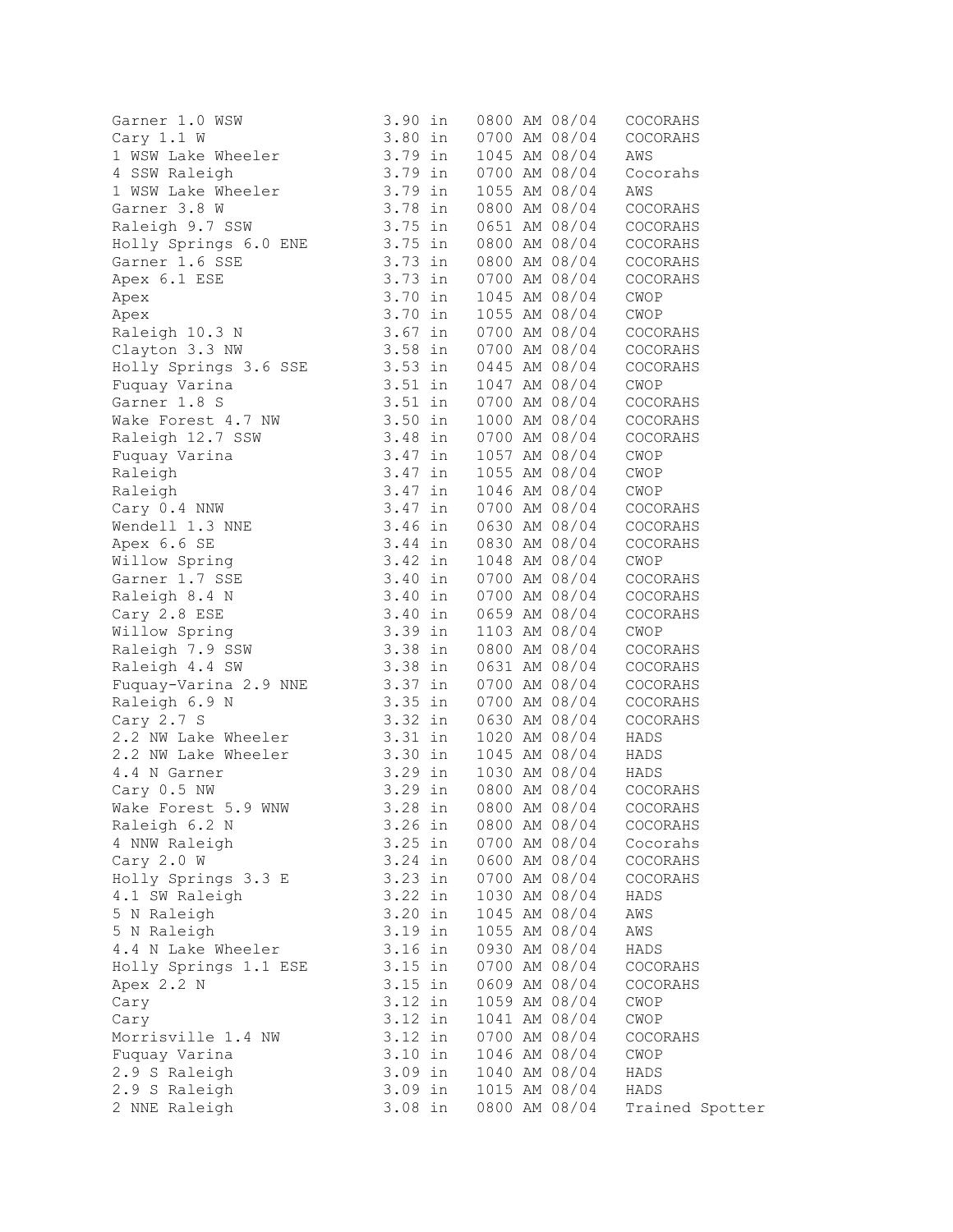| Cary 0.4 NNW            | 3.08 in   | 0800 AM 08/04 | COCORAHS            |
|-------------------------|-----------|---------------|---------------------|
| 3.2 E Apex              | 3.08 in   | 0700 AM 08/04 | COOP                |
| Raleigh                 | 3.02 in   | 1057 AM 08/04 | CWOP                |
| Raleigh                 | $3.02$ in | 1047 AM 08/04 | CWOP                |
| Gorman 7.2 SE           | $3.01$ in | 0700 AM 08/04 | COCORAHS            |
|                         | 3.00 in   |               |                     |
| Knightdale 4.7 SSE      |           | 0700 AM 08/04 | COCORAHS            |
| Holly Springs 2.7 W     | 2.98 in   | 0800 AM 08/04 | COCORAHS            |
| Raleigh 0.9 WNW         | 2.98 in   | 0800 AM 08/04 | COCORAHS            |
| Raleigh 2.7 NNE         | 2.97 in   | 0700 AM 08/04 | COCORAHS            |
| Holly Springs 1.7 WSW   | 2.97 in   | 0700 AM 08/04 | COCORAHS            |
| 2.2 S Rdu International | 2.95 in   | 1025 AM 08/04 | HADS                |
| Apex                    | $2.90$ in | 1045 AM 08/04 | CWOP                |
| Raleigh 4.7 N           | $2.90$ in | 0700 AM 08/04 | COCORAHS            |
| Apex 3.4 ESE            | 2.89 in   | 0600 AM 08/04 | COCORAHS            |
| 2.4 S Raleigh           | 2.88 in   | 0900 AM 08/04 | HADS                |
| Apex Coop               | 2.88 in   | 0727 AM 08/04 | COOP                |
| Raleigh 1.7 N           | 2.86 in   | 0700 AM 08/04 | COCORAHS            |
| 1.9 E Raleigh           | 2.85 in   | 0845 AM 08/04 | HADS                |
| Wake Forest             | 2.84 in   | 1050 AM 08/04 | CWOP                |
| Wake Forest             | 2.84 in   | 1040 AM 08/04 | CWOP                |
| Raleigh 5.8 NW          | 2.84 in   | 0730 AM 08/04 | COCORAHS            |
| Cary 3.9 WNW            | $2.83$ in | 0800 AM 08/04 | COCORAHS            |
|                         | $2.80$ in |               |                     |
| Fuquay Varina           |           | 1047 AM 08/04 | CWOP                |
| Garner 6.1 S            | 2.80 in   | 0700 AM 08/04 | COCORAHS            |
| Raleigh 3.6 NNE         | $2.77$ in | 0800 AM 08/04 | COCORAHS            |
| 3.7 SW New Hope         | 2.75 in   | 1030 AM 08/04 | HADS                |
| Holly Springs           | 2.71 in   | 1057 AM 08/04 | CWOP                |
| Fuquay Varina           | 2.71 in   | 1057 AM 08/04 | CWOP                |
| Holly Springs           | 2.71 in   | 1047 AM 08/04 | CWOP                |
| 6.8 S Creedmoor         | 2.71 in   | 0930 AM 08/04 | USGS                |
| Raleigh 3.3 ENE         | $2.69$ in | 0700 AM 08/04 | COCORAHS            |
| Raleigh 13.9 S          | $2.67$ in | 0943 AM 08/04 | COCORAHS            |
| Rolesville 0.6 NE       | 2.66 in   | 0700 AM 08/04 | $\mathtt{COCORAHS}$ |
| Apex 5.5 SW             | $2.65$ in | 0700 AM 08/04 | COCORAHS            |
| Raleigh Durham          | $2.61$ in | 1051 AM 08/04 | ASOS                |
| Raleigh 9.6 SSW         | 2.56 in   | 0700 AM 08/04 | COCORAHS            |
| Raleigh 5.9 ENE         | 2.54 in   | 0700 AM 08/04 | COCORAHS            |
| Wake Forest 1.9 NNE     | 2.52 in   | 0700 AM 08/04 | COCORAHS            |
| Cary                    | $2.50$ in | 1057 AM 08/04 | CWOP                |
| Cary                    | 2.50 in   | 1047 AM 08/04 | CWOP                |
| Cary                    | 2.48 in   | 1056 AM 08/04 | CWOP                |
| Cary                    | 2.48 in   | 1046 AM 08/04 | CWOP                |
|                         |           |               |                     |
| Garner 6.0 S            | 2.45 in   | 0700 AM 08/04 | COCORAHS            |
| Raleigh 6.2 E           | $2.45$ in | 0700 AM 08/04 | COCORAHS            |
| Wake Forest 2.4 ENE     | 2.44 in   | 0702 AM 08/04 | COCORAHS            |
| Raleigh                 | $2.35$ in | 1055 AM 08/04 | CWOP                |
| Raleigh                 | $2.35$ in | 1045 AM 08/04 | CWOP                |
| 1 WNW Coats Crossroads  | 2.34 in   | 1050 AM 08/04 | CWOP                |
| 1 WNW Coats Crossroads  | 2.33 in   | 1100 AM 08/04 | CWOP                |
| Apex 2.0 WNW            | 2.33 in   | 0700 AM 08/04 | COCORAHS            |
| Holly Springs           | 2.28 in   | 1041 AM 08/04 | CWOP                |
| Apex 2.9 NW             | $2.26$ in | 0800 AM 08/04 | COCORAHS            |
| Apex                    | $2.25$ in | 1045 AM 08/04 | CWOP                |
| 2.2 S Rdu International | 2.24 in   | 1000 AM 08/04 | HADS                |
| Apex                    | $2.16$ in | 1045 AM 08/04 | CWOP                |
| 4.1 SW Raleigh          | 2.16 in   | 0950 AM 08/04 | HADS                |
| Cary                    | 2.09 in   | 1057 AM 08/04 | CWOP                |
|                         |           |               |                     |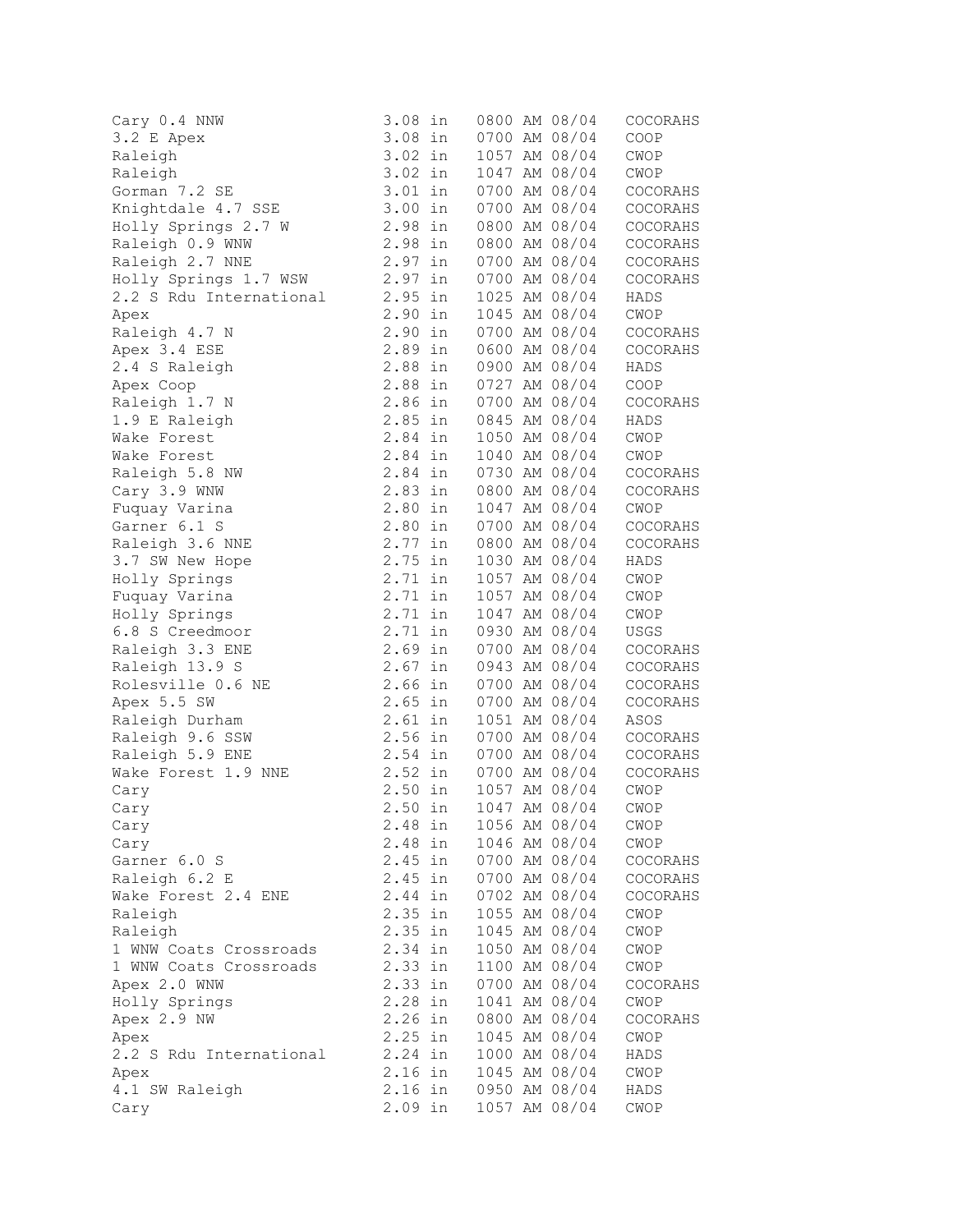| Cary                                                                                                                                                                                                                                                                                                                                                                                                                                                                                | 2.09 in   | 1046 AM 08/04 | CWOP        |
|-------------------------------------------------------------------------------------------------------------------------------------------------------------------------------------------------------------------------------------------------------------------------------------------------------------------------------------------------------------------------------------------------------------------------------------------------------------------------------------|-----------|---------------|-------------|
| Warren County                                                                                                                                                                                                                                                                                                                                                                                                                                                                       |           |               |             |
| 3 N Wise                                                                                                                                                                                                                                                                                                                                                                                                                                                                            | 3.17 in   | 0700 AM 08/04 | Cocorahs    |
| Warrenton                                                                                                                                                                                                                                                                                                                                                                                                                                                                           | 3.14 in   | 1016 AM 08/04 | RAWS        |
| Wise 0.3 NNW                                                                                                                                                                                                                                                                                                                                                                                                                                                                        | $3.10$ in | 0700 AM 08/04 | COCORAHS    |
| Wayne County                                                                                                                                                                                                                                                                                                                                                                                                                                                                        |           |               |             |
| Goldsboro Wayne                                                                                                                                                                                                                                                                                                                                                                                                                                                                     | 3.62 in   | 1055 AM 08/04 | AWOS        |
| Pikeville 6.2 WSW                                                                                                                                                                                                                                                                                                                                                                                                                                                                   | 3.56 in   | 0555 AM 08/04 | COCORAHS    |
| 3 N Nahunta                                                                                                                                                                                                                                                                                                                                                                                                                                                                         | $3.53$ in | 0700 AM 08/04 | Cocorahs    |
| 4 SSE Nahunta                                                                                                                                                                                                                                                                                                                                                                                                                                                                       | $3.50$ in |               |             |
|                                                                                                                                                                                                                                                                                                                                                                                                                                                                                     |           | 0700 AM 08/04 | Cocorahs    |
| 3 N Mar-Mac                                                                                                                                                                                                                                                                                                                                                                                                                                                                         | 3.43 in   | 1050 AM 08/04 | AWS         |
| 3 N Mar-Mac                                                                                                                                                                                                                                                                                                                                                                                                                                                                         | 3.43 in   | 1100 AM 08/04 | AWS         |
| Pikeville 2.4 NW                                                                                                                                                                                                                                                                                                                                                                                                                                                                    | 3.42 in   | 0700 AM 08/04 | COCORAHS    |
| Goldsboro 1.9 NNE                                                                                                                                                                                                                                                                                                                                                                                                                                                                   | 3.22 in   | 0700 AM 08/04 | COCORAHS    |
| Goldsboro 7.1 WSW                                                                                                                                                                                                                                                                                                                                                                                                                                                                   | 3.17 in   | 0700 AM 08/04 | COCORAHS    |
| Pikeville 4.7 WSW                                                                                                                                                                                                                                                                                                                                                                                                                                                                   | 3.15 in   | 0700 AM 08/04 | COCORAHS    |
| Goldsboro 4.4 E                                                                                                                                                                                                                                                                                                                                                                                                                                                                     | 3.06 in   | 0700 AM 08/04 | COCORAHS    |
| FinchS Station                                                                                                                                                                                                                                                                                                                                                                                                                                                                      | 3.02 in   | 1014 AM 08/04 | <b>RAWS</b> |
| Goldsboro S. J.                                                                                                                                                                                                                                                                                                                                                                                                                                                                     | 2.46 in   | 0956 AM 08/04 | AWOS        |
| Wilson County                                                                                                                                                                                                                                                                                                                                                                                                                                                                       |           |               |             |
| Wilson 3.3 NNW                                                                                                                                                                                                                                                                                                                                                                                                                                                                      | 3.64 in   | 0700 AM 08/04 | COCORAHS    |
| Kenly 2.2 E                                                                                                                                                                                                                                                                                                                                                                                                                                                                         | 3.23 in   | 0700 AM 08/04 | COCORAHS    |
| Sims 4.0 SW                                                                                                                                                                                                                                                                                                                                                                                                                                                                         | $2.65$ in | 0800 AM 08/04 | COCORAHS    |
| 1 E Wilson                                                                                                                                                                                                                                                                                                                                                                                                                                                                          | $1.69$ in | 1050 AM 08/04 | AWS         |
| 1 E Wilson                                                                                                                                                                                                                                                                                                                                                                                                                                                                          | $1.68$ in | 1105 AM 08/04 | AWS         |
| Wilson 2.3 WSW                                                                                                                                                                                                                                                                                                                                                                                                                                                                      | 1.20 in   | 1159 PM 08/03 | COCORAHS    |
| & &                                                                                                                                                                                                                                                                                                                                                                                                                                                                                 |           |               |             |
| **METADATA**                                                                                                                                                                                                                                                                                                                                                                                                                                                                        |           |               |             |
| :8/04/2020,0930 AM, NC, Alamance, Haw River, , , 36.0872, -79.3661, RAIN 24, 1.8, Inch, HADS, 24 hour rainfall,<br>:8/04/2020,1100 AM, NC, Alamance, Elon College, , , 36.0917, -79.5278, RAIN_24, 2.04, Inch, AWS, 24 hour rainfall,<br>:8/04/2020,1045 AM, NC, Alamance, Elon College, , , 36.0917, -79.5278, RAIN_24, 2.04, Inch, AWS, 24 hour rainfall,<br>:8/04/2020,1046 AM, NC, Alamance, Burlington, , , 36.0405, -79.5067, RAIN $24$ , 2.08, Inch, CWOP, 24 hour rainfall, |           |               |             |
| :8/04/2020,1054 AM, NC, Alamance, Burlington, , , 36.05, -79.4667, RAIN_24, 2.09, Inch, ASOS, 24 hour rainfall,<br>:8/04/2020,0954 AM, NC, Alamance, Burlington, , , 36.05, -79.4667, RAIN 24, 2.1, Inch, ASOS, 24 hour rainfall,                                                                                                                                                                                                                                                   |           |               |             |
| :8/04/2020,0700 AM, NC, Alamance, 2.4 N Graham, , , 36.0972, -79.3972, RAIN 24, 2.2, Inch, COOP, 24 hour rainfall,                                                                                                                                                                                                                                                                                                                                                                  |           |               |             |
| :8/04/2020,1055 AM, NC, Alamance, 1 WNW Burlington, , , 36.0911, -79.4733, RAIN_24, 2.21, Inch, AWS, 24 hour rainfall,<br>:8/04/2020,1045 AM, NC, Alamance, 1 WNW Burlington, , , 36.0911, -79.4733, RAIN_24, 2.21, Inch, AWS, 24 hour rainfall,                                                                                                                                                                                                                                    |           |               |             |
| :8/04/2020,0700 AM, NC, Alamance, 1.3 SE Graham, , , 36.0503, -79.3728, RAIN 24, 2.5, Inch, COOP, 24 hour rainfall,                                                                                                                                                                                                                                                                                                                                                                 |           |               |             |
| :8/04/2020,0700 AM, NC, Alamance, Burlington 3.9 NNW, , , 36.1333, -79.4825, RAIN_24, 2.84, Inch, COCORAHS, 24 hour rainfall,<br>:8/04/2020,0800 AM, NC, Alamance, Burlington 1.6 NW, , , 36.0973, -79.4701, RAIN_24, 2.92, Inch, COCORAHS, 24 hour rainfall,                                                                                                                                                                                                                       |           |               |             |
| :8/04/2020,0700 AM, NC, Alamance, 2 NNE Saxapahaw, , , 35.97587963513814, -79.3107993034443, RAIN 24, 3.28, Inch, Cocorahs, 24<br>hour rainfall,                                                                                                                                                                                                                                                                                                                                    |           |               |             |
| :8/04/2020,1055 AM, NC, Anson, Wadesboro Anson, , , 35.0167, -80.0833, RAIN_24, 1, Inch, AWOS, 24 hour rainfall,                                                                                                                                                                                                                                                                                                                                                                    |           |               |             |
| :8/04/2020,0633 AM, NC, Anson, Peachland 2.7 SW, , , 34.9618, -80.2927, RAIN 24, 1.58, Inch, COCORAHS, 24 hour rainfall,<br>:8/04/2020,0545 AM, NC, Chatham, Siler City 2.7 SSW, , , 35.6889, -79.4805, RAIN 24, 1.89, Inch, COCORAHS, 24 hour rainfall,                                                                                                                                                                                                                            |           |               |             |
| :8/04/2020,0700 AM, NC, Chatham, Goldston 3.8 N, , , 35.6486, -79.3361, RAIN_24, 1.92, Inch, COCORAHS, 24 hour rainfall,                                                                                                                                                                                                                                                                                                                                                            |           |               |             |
| :8/04/2020,0700 AM, NC, Chatham, Apex 9.2 WNW, , , 35.7721, -78.9981, RAIN 24, 2.03, Inch, COCORAHS, 24 hour rainfall,<br>:8/04/2020,1055 AM, NC, Chatham, 6 N Bynum, , , 35.8569, -79.1531, RAIN 24, 2.08, Inch, AWS, 24 hour rainfall,                                                                                                                                                                                                                                            |           |               |             |
| :8/04/2020,0800 AM, NC, Chatham, Siler City 7.2 NE, , , 35.807, -79.3824, RAIN 24, 2.08, Inch, COCORAHS, 24 hour rainfall,                                                                                                                                                                                                                                                                                                                                                          |           |               |             |
| :8/04/2020,1045 AM, NC, Chatham, 6 N Bynum, , , 35.8569, -79.1531, RAIN 24, 2.11, Inch, AWS, 24 hour rainfall,<br>:8/04/2020,0718 AM, NC, Chatham, Cary 7.8 WNW, , , 35.8416, -78.9177, RAIN_24, 2.15, Inch, COCORAHS, 24 hour rainfall,                                                                                                                                                                                                                                            |           |               |             |
| :8/04/2020,1045 AM, NC, Chatham, Pittsboro, , , 35.832, -79.2003, RAIN 24, 2.16, Inch, CWOP, 24 hour rainfall,                                                                                                                                                                                                                                                                                                                                                                      |           |               |             |
| :8/04/2020,0800 AM, NC, Chatham, Apex 7.8 NW, , , 35.8149, -78.9297, RAIN 24, 2.17, Inch, COCORAHS, 24 hour rainfall,<br>:8/04/2020,0630 AM, NC, Chatham, Cary 7.5 WNW, , , 35.8374, -78.9154, RAIN 24, 2.24, Inch, COCORAHS, 24 hour rainfall,                                                                                                                                                                                                                                     |           |               |             |
| :8/04/2020,0915 AM, NC, Chatham, 2.4 N Moncure, , , 35.6542, -79.0706, RAIN 24, 2.31, Inch, COOP, 24 hour rainfall,<br>:8/04/2020,0725 AM, NC, Chatham, Apex 7.2 W, , , 35.7331, -78.9733, RAIN 24, 2.32, Inch, COCORAHS, 24 hour rainfall,                                                                                                                                                                                                                                         |           |               |             |
| :8/04/2020,1101 AM, NC, Chatham, Pittsboro, , , 35.723, -79.2902, RAIN 24, 2.54, Inch, CWOP, 24 hour rainfall,                                                                                                                                                                                                                                                                                                                                                                      |           |               |             |
| :8/04/2020,1046 AM, NC, Chatham, Pittsboro, , , 35.723, -79.2902, RAIN_24, 2.57, Inch, CWOP, 24 hour rainfall,<br>:8/04/2020,0600 AM, NC, Chatham, 2.5 N Siler City, , , 35.7606, -79.4622, RAIN 24, 2.61, Inch, COOP, 24 hour rainfall,                                                                                                                                                                                                                                            |           |               |             |
| :8/04/2020,0630 AM, NC, Chatham, Pittsboro 5.9 N, , , 35.805, -79.1744, RAIN 24, 2.68, Inch, COCORAHS, 24 hour rainfall,                                                                                                                                                                                                                                                                                                                                                            |           |               |             |
| :8/04/2020,0700 AM, NC, Chatham, Pittsboro 7.7 N, , , 35.8301, -79.1779, RAIN_24, 2.8, Inch, COCORAHS, 24 hour rainfall,<br>:8/04/2020,0700 AM, NC, Chatham, Sanford 10.0 N, , , 35.6207, -79.2016, RAIN_24, 2.85, Inch, COCORAHS, 24 hour rainfall,                                                                                                                                                                                                                                |           |               |             |
| :8/04/2020,0800 AM, NC, Chatham, Pittsboro 8.2 N, , , 35.8363, -79.1464, RAIN 24, 2.87, Inch, COCORAHS, 24 hour rainfall,                                                                                                                                                                                                                                                                                                                                                           |           |               |             |
| :8/04/2020,0700 AM, NC, Chatham, 5 WSW Pittsboro, , , 35.69949312750691, -79.26716405207856, RAIN 24, 2.90, Inch, Cocorahs, 24<br>hour rainfall,                                                                                                                                                                                                                                                                                                                                    |           |               |             |
| :8/04/2020,0800 AM, NC, Chatham, Pittsboro 3.5 NW, , , 35.7489, -79.2261, RAIN 24, 2.92, Inch, COCORAHS, 24 hour rainfall,                                                                                                                                                                                                                                                                                                                                                          |           |               |             |
| :8/04/2020,0800 AM, NC, Chatham, Pittsboro 6.2 NE, , , 35.7915, -79.1074, RAIN 24, 3.02, Inch, COCORAHS, 24 hour rainfall,<br>:8/04/2020,0700 AM, NC, Chatham, 2 ENE Bynum, , , 35.77989747099258, -79.12509947765795, RAIN 24, 3.17, Inch, Cocorahs, 24 hour                                                                                                                                                                                                                       |           |               |             |
| rainfall,<br>:8/04/2020,0800 AM, NC, Chatham, Pittsboro 6.7 NE, , , 35.8001, -79.1069, RAIN 24, 3.37, Inch, COCORAHS, 24 hour rainfall,                                                                                                                                                                                                                                                                                                                                             |           |               |             |
| :8/04/2020,1105 AM, NC, Cumberland, Fort Bragg, , , 35.1414, -79.0036, RAIN 24, 1.24, Inch, AWS, 24 hour rainfall,                                                                                                                                                                                                                                                                                                                                                                  |           |               |             |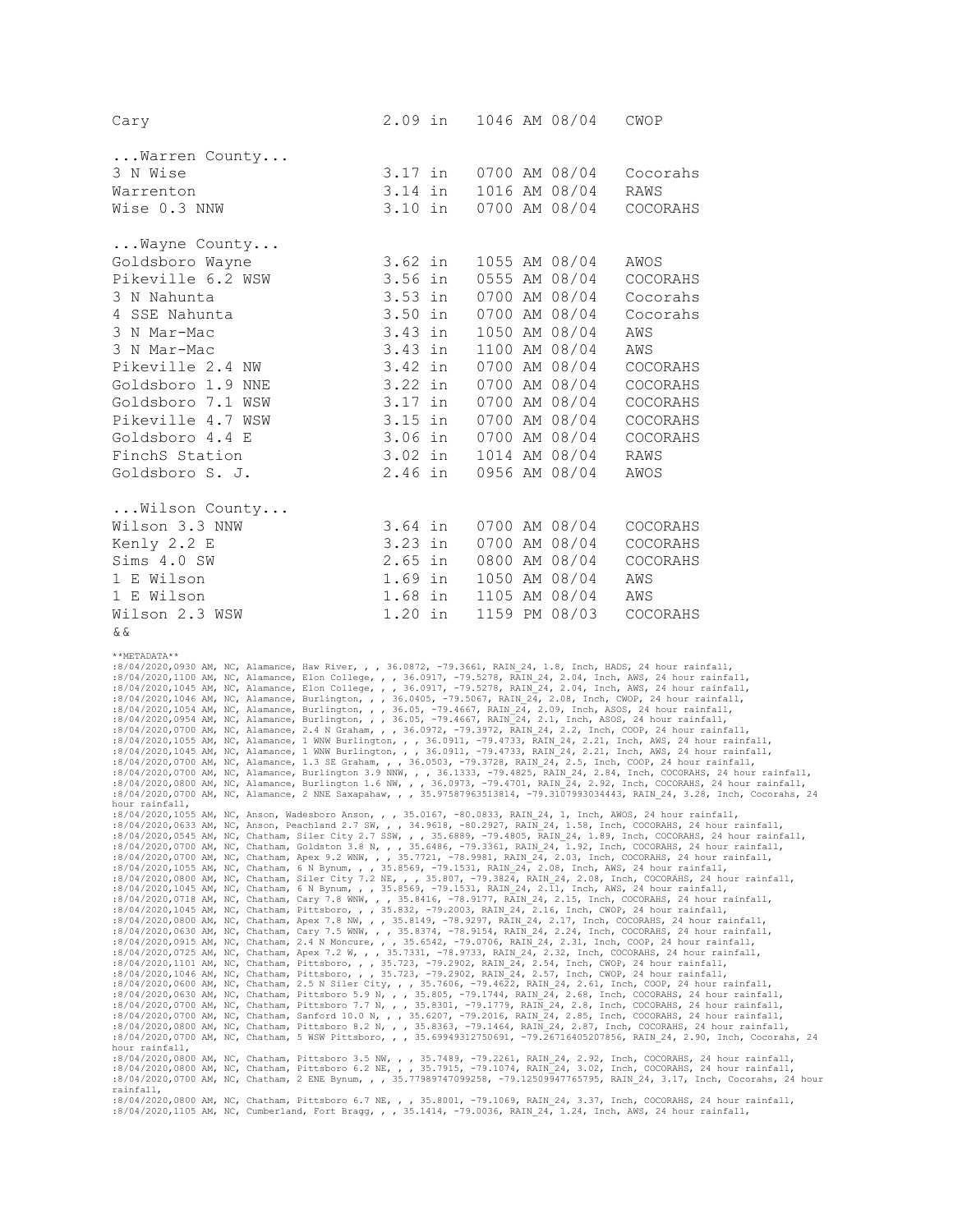:8/04/2020,1050 AM, NC, Cumberland, Fort Bragg, , , 35.1414, -79.0036, RAIN 24, 1.24, Inch, AWS, 24 hour rainfall,<br>:8/04/2020,1056 AM, NC, Cumberland, Pope AFB, , , 35.1667, -79.0167, RAIN 24, 1.49, Inch, AWOS, 24 hour rai :8/04/2020,1104 AM, NC, Cumberland, Fayetteville, , , 35.1038, -78.9872, RAIN\_24, 1.66, Inch, CWOP, 24 hour rainfall,<br>:8/04/2020,1048 AM, NC, Cumberland, Fayetteville, , , 35.1038, -78.9872, RAIN\_24, 1.66, Inch, CWOP, 24 h :8/04/2020,1014 AM, NC, Cumberland, Usfs Met Stn At Fort Bragg, , , 35.1451, -79.0708, RAIN\_24, 1.88, Inch, RAWS, 24 hour rainfall, 18/04/2020,1056 AM, NC, Cumberland, Fayetteville, , , 35.0625, -78.9407, RAIN 24, 1.95, Inch, CWOP, 24 hour rainfall,<br>18/04/2020,1046 AM, NC, Cumberland, Fayetteville, , , 35.0625, -78.9407, RAIN 24, 1.95, Inch, CWOP, 24 h :8/04/2020,0620 AM, NC, Cumberland, Hope Mills 0.6 ESE, , , 34.9696, -78.9438, RAIN\_24, 1.97, Inch, COCORAHS, 24 hour rainfall, :8/04/2020,1045 AM, NC, Cumberland, Hope Mills, , , 34.975, -78.9417, RAIN\_24, 2.04, Inch, CWO :8/04/2020,0700 AM, NC, Cumberland, Fayetteville 4.1 NNW, , , 35.1115, -78.893, RAIN 24, 2.1, Inch, COCORAHS, 24 hour rainfall,<br>:8/04/2020,0700 AM, NC, Cumberland, Fayetteville 1.6 WSW, , , 35.0643, -78.9268, RAIN 24, 2.12 :8/04/2020,0700 AM, NC, Cumberland, Fayetteville 4.4 SW, , , 35.0237, -78.9509, RAIN 24, 2.2, Inch, COCORAHS, 24 hour rainfall,<br>:8/04/2020,0700 AM, NC, Cumberland, Fayetteville 6.9 SW, , , 35.0108, -78.9951, RAIN 24, 2.21, :8/04/2020,0600 AM, NC, Cumberland, Fayetteville 2.4 S, , , 35.0367, -78.9068, RAIN 24, 2.25, Inch, COCORAHS, 24 hour rainfall,<br>:8/04/2020,0800 AM, NC, Cumberland, Fayetteville 2.5 NNE, , , 35.1065, -78.8897, RAIN 24, 2.31 8/04/2020,0700 AM, NC, Cumberland, Fayetteville 1.4 SW, , , 35.055, -78.913, RAIN\_24, 2.4, Inch, COCORAHS, 24 hour rainfall, :8/04/2020,0700 AM, NC, Cumberland, Fayetteville 3.2 SSW, , , 35.0282, -78.9164, RAIN 24, 2.5, In :8/04/2020,0700 AM, NC, Cumberland, Stedman 1.0 NW, , , 35.0195, -78.7125, RAIN 24, 2.66, Inch, COCORAHS, 24 hour rainfall,<br>:8/04/2020,0426 AM, NC, Cumberland, Hope Mills 4.8 SE, , , 34.9274, -78.8894, RAIN 24, 2.69, Inch, :8/04/2020,0819 AM, NC, Cumberland, Fayetteville 11.4 SSE, , , 34.9105, -78.855, RAIN\_24, 2.71, Inch, COCORAHS, 24 hour rainfall, :8/04/2020,0800 AM, NC, Cumberland, Roseboro 6.5 SW, , , 34.8878, -78.5949, RAIN\_24, 2.89, Inch, COCORAHS, 24 hour rainfall,<br>:8/04/2020,0700 AM, NC, Cumberland, 6 SE Hope Mills, , , 34.90962258001912, -78.87450040376984, R hour rainfall, :8/04/2020,0700 AM, NC, Cumberland, Hope Mills 8.0 SSE, , , 34.8727, -78.8817, RAIN\_24, 2.9, Inch, COCORAHS, 24 hour rainfall, :8/04/2020,0550 AM, NC, Cumberland, Hope Mills 6.3 SE, , , 34.9101, -78.8744, RAIN 24, 2.9, Inch, COCORAHS, 24 hour rainfall,<br>:8/04/2020,0830 AM, NC, Cumberland, Hope Mills 8.3 SE, , , 34.8806, -78.86, RAIN 24, 2.94, Inch, :8/04/2020,0820 AM, NC, Davidson, 1.7 E Lexington, , , 35.8152, -80.2283, RAIN\_24, 0.61, Inch, USGS, 24 hour rainfall, :8/04/2020,0755 AM, NC, Davidson, 4.1 E Fork Church, , 35.8539, -80.3808, RAIN 24, 0.7, Inch, HADS, 24 hour rainfall, :8/04/2020,1057 AM, NC, Davidson, Greensboro, , 35.8697, -80.1397, RAIN 24, 0.75, Inch, CWOP, 24 hour ra :8/04/2020,1055 AM, NC, Durham, Rougemont, , , 36.2293, -78.9228, RAIN\_24, 1.73, Inch, CWOP, 24 hour rainfall, :8/04/2020,1045 AM, NC, Durham, Rougemont, , , 36.2293, -78.9228, RAIN\_24, 1.73, Inch, CWOP, 24 hour rainfall, :8/04/2020,1045 AM, NC, Durham, Durham, , , 36.0835, -78.9605, RAIN\_24, 1.74, Inch, CWOP, 24 hour rainfall, :8/04/2020,1101 AM, NC, Durham, Hillsborough, , , 36.0348, -78.9803, RAIN\_24, 2.02, Inch, CWOP, 24 hour rainfall,<br>:8/04/2020,1046 AM, NC, Durham, Hillsborough, , , 36.0348, -78.9803, RAIN\_24, 2.02, Inch, CWOP, 24 hour rain :8/04/2020,0700 AM, NC, Durham, Durham 5.2 NW, , , 36.0347, -78.9806, RAIN 24, 2.03, Inch, COCORAHS, 24 hour rainfall, 18/04/2020,1050 AM, NC, Durham, 2.1 S Durham, , , 35.9511, -78.9806, RAIN 24, 2.06, Inch, HADS, 24 hour :8/04/2020,0900 AM, NC, Durham, Durham 0.3 WSW, , , 35.9776, -78.9202, RAIN\_24, 2.26, Inch, COCORAHS, 24 hour rainfall,<br>:8/04/2020,0700 AM, NC, Durham, Durham 8.0 NNE, , , 36.0895, -78.8673, RAIN\_24, 2.27, Inch, COCORAHS, :8/04/2020,0700 AM, NC, Durham, Durham 5.8 NW, , , 36.0482, -78.9757, RAIN 24, 2.28, Inch, COCORAHS, 24 hour rainfall,<br>:8/04/2020,0800 AM, NC, Durham, Durham 6.5 SSW, , , 35.8924, -78.9565, RAIN 24, 2.29, Inch, COCORAHS, 2 :8/04/2020,0818 AM, NC, Durham, Parkwood 2.5 W, , , 35.8893, -78.9542, RAIN\_24, 2.37, Inch, COCORAHS, 24 hour rainfall, :8/04/2020,0700 AM, NC, Durham, Durham 2.3 SW, , , 35.9543, -78.9391, RAIN 24, 2.37, Inch, COCORAHS, 24 hour rainfall, 18/04/2020,0700 AM, NC, Durham, Durham 4.5 N, , , 36.0448, -78.9222, RAIN 24, 2.47, Inch, COCORAHS, 24 :8/04/2020,0700 AM, NC, Durham, Chapel Hill 2.5 SE, , , 35.9035, -79.0062, RAIN 24, 2.54, Inch, COCORAHS, 24 hour rainfall, :8/04/2020,0700 AM, NC, Durham, Durham 7.5 NNE, , , 36.0859, -78.8857, RAIN 24, 2.57, Inch, COCORA rainfall, :8/04/2020,0803 AM, NC, Durham, Durham 5.9 SSW, , , 35.8994, -78.9495, RAIN\_24, 2.8, Inch, COCORAHS, 24 hour rainfall, :8/04/2020,0915 AM, NC, Durham, 2.6 NE Bethesda, , , 35.9822, -78.8247, RAIN\_24, 2.84, Inch, HADS, 24 hour rainfall,<br>:8/04/2020,0700 AM, NC, Durham, Durham 1.2 NW, , , 35.9914, -78.931, RAIN 24, 2.85, Inch, COCORAHS, 24 ho :8/04/2020,1100 AM, NC, Durham, 2 NNE Bethesda, , , 35.9881, -78.8294, RAIN 24, 2.86, Inch, AWS, 24 hour rainfall,<br>:8/04/2020,1045 AM, NC, Durham, 2 NNE Bethesda, , , 35.9881, -78.8294, RAIN 24, 2.87, Inch, AWS, 24 hour ra :8/04/2020,0700 AM, NC, Durham, Durham 4.4 NNW, , , 36.0391, -78.9478, RAIN\_24, 2.99, Inch, COCORAHS, 24 hour rainfall,<br>:8/04/2020,0700 AM, NC, Durham, 3 SSE Bahama, , , 36.12956341532043, -78.86108044860305, RAIN 24, 3.26 rainfall, :8/04/2020,0800 AM, NC, Durham, 2.3 W Durham, , , 35.9814, -78.9558, RAIN 24, 3.31, Inch, HADS, 24 hour rainfall,<br>:8/04/2020,1049 AM, NC, Durham, Durham, , , 36.004, -78.9062, RAIN 24, 3.35, Inch, CWOP, 24 hour rainfall,<br>: :8/04/2020,0900 AM, NC, Edgecombe, Rocky Mount, , , 35.9547, -77.7872, RAIN\_24, 1.75, Inch, HADS, 24 hour rainfall,<br>:8/04/2020,0700 AM, NC, Edgecombe, Rocky Mount 3.1 SE, , , 35.9288, -77.7684, RAIN\_24, 1.89, Inch, COCORAH hour rainfall,<br>:8/04/2020,1035 AM, NC, Edgecombe, Tarboro, , , 35.9333, -77.55, RAIN\_24, 2.58, Inch, AWOS, 24 hour rainfall,<br>:8/04/2020,0700 AM, NC, Edgecombe, 1 S Tarboro, , , 35.89827956575044, -77.55460689279306, RAIN 2 rainfall, .<br>:8/04/2020,0735 AM, NC, Forsyth, Rural Hall 2.2 ESE, , , 36.224, -80.2567, RAIN 24, 0.66, Inch, COCORAHS, 24 hour rainfall, :8/04/2020,1101 AM, NC, Forsyth, Rural Hall, ,, 36.2241, -80.2493, RAIN 24, 0.75, Inch, CWOP, 24 hour rainfall,<br>:8/04/2020,1041 AM, NC, Forsyth, Rural Hall, ,, 36.2241, -80.2493, RAIN 24, 0.75, Inch, CWOP, 24 hour rainfall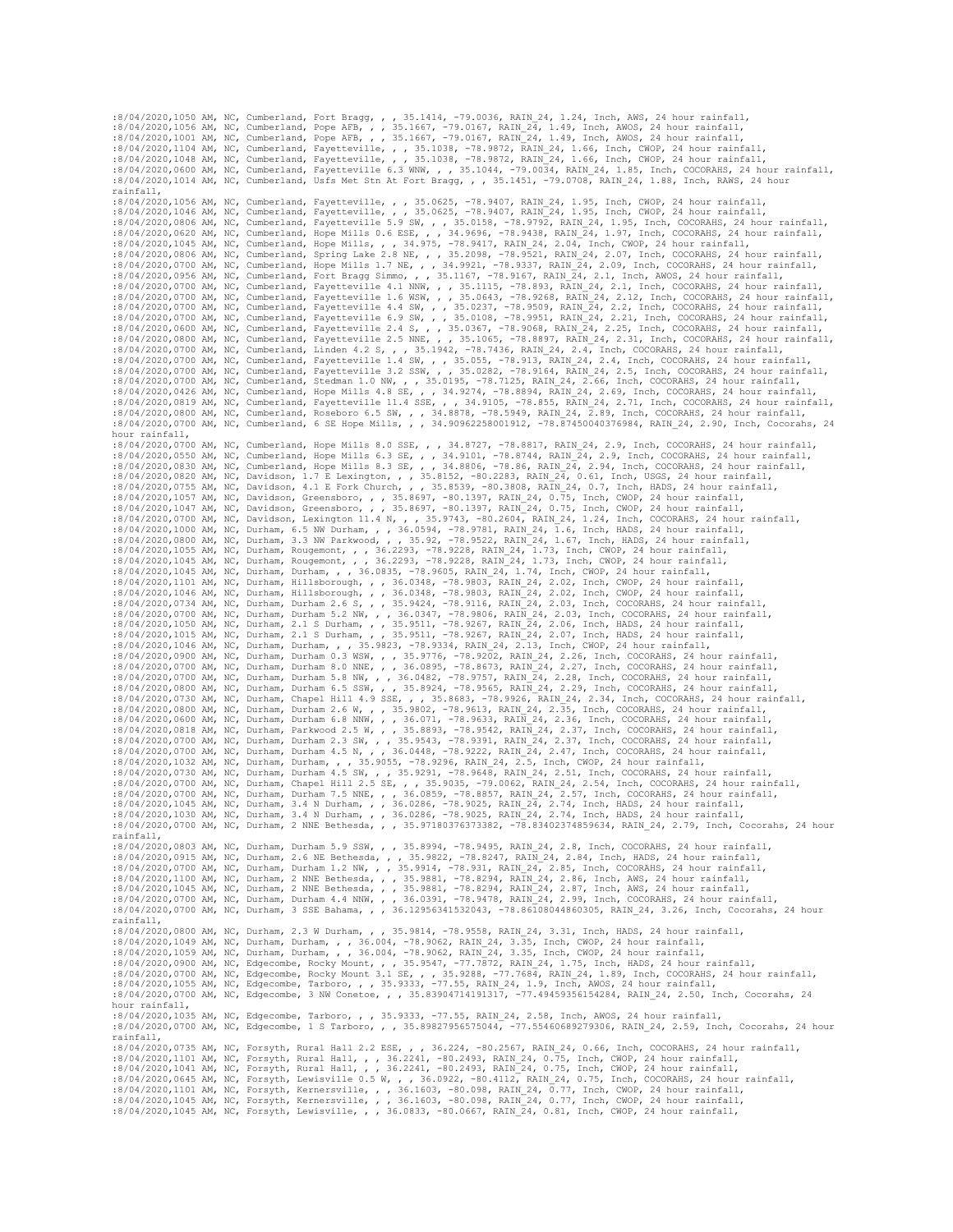:8/04/2020,0700 AM, NC, Forsyth, Winston-Salem 4.2 NNE, , , 36.1528, -80.2215, RAIN 24, 0.81, Inch, COCORAHS, 24 hour rainfall,<br>:8/04/2020,0954 AM, NC, Forsyth, Winston Salem, , , 36.1333, -80.2167, RAIN 24, 0.85, Inch, A hour rainfall,<br>:8/04/2020,1101 AM, NC, Franklin, Youngsville, ,, 36.045, -78.456, RAIN 24, 1.94, Inch, CWOP, 24 hour rainfall,<br>:8/04/2020,1101 AM, NC, Franklin, Youngsville, ,, 36.045, -78.456, RAIN 24, 1.94, Inch, CWOP, 2 :8/04/2020,0700 AM, NC, Franklin, Youngsville 3.9 WNW, , , 36.039, -78.5449, RAIN 24, 2.68, Inch, COCORAHS, 24 hour rainfall, :8/04/2020,0630 AM, NC, Franklin, Wake Forest 3.5 NNW, , , 36.0192, -78.5355, RAIN 24, 2.87, Inc :8/04/2020,0759 AM, NC, Franklin, Zebulon 5.3 N, , , 35.9013, -78.3103, RAIN 24, 3.12, Inch, COCORAHS, 24 hour rainfall,<br>:8/04/2020,0700 AM, NC, Franklin, 3 WNW Pilot, , , 35.90098243858972, -78.30929463983495, RAIN 24, 3. rainfall, :8/04/2020,1046 AM, NC, Granville, Wake Forest, , , 36.0827, -78.5873, RAIN 24, 2.68, Inch, CWOP, 24 hour rainfall,<br>:8/04/2020,1055 AM, NC, Granville, Creedmoor, , , 36.0795, -78.5857, RAIN 24, 2.83, Inch, CWOP, 24 hour ra hour rainfall,<br>
:8/04/2020,0845 AM, NC, Guilford, 5.1 N Forest Oaks, , , 36.06, -79.7258, RAIN 24, 0.62, Inch, HADS, 24 hour rainfall,<br>
:8/04/2020,0815 AM, NC, Guilford, 1.7 N Mcleansville, , , 36.1281, -79.6617, RAIN 24, :8/04/2020,0800 AM, NC, Harnett, Cameron 7.6 E, , , 35.3287, -79.1163, RAIN\_24, 1.78, Inch, COCORAHS, 24 hour rainfall, :8/04/2020,1055 AM, NC, Harnett, Mamers, , , 35.4122, -78.949, RAIN\_24, 1.93, Inch, CWOP, 24 hour rain :8/04/2020,1035 AM, NC, Harnett, Erwin, , , 35.3833, -78.7333, RAIN\_24, 2.51, Inch, AWOS, 24 hour rainfall, :8/04/2020,1102 AM, NC, Harnett, Holly Springs, , , 35.565, -78.8836, RAIN 24, 2.54, Inch, CWOP, 24 hour rainfall,<br>:8/04/2020,0545 AM, NC, Harnett, Holly Springs, , , 35.565, -78.8836, RAIN 24, 2.54, Inch, CWOP, 24 hour ra rainfall, :8/04/2020,1045 AM, NC, Harnett, Dunn, , , 35.3533, -78.5584, RAIN\_24, 3.12, Inch, CWOP, 24 hour rainfall, :8/04/2020,1100 AM, NC, Harnett, Dunn, , , 35.3533, -78.5584, RAIN\_24, 3.12, Inch, CWOP, 24 hour rainfall,<br>:8/04/2020,0700 AM, NC, Harnett, 1 W Coats, , , 35.406743691769066, -78.68058939268553, RAIN 24, 3.27, Inch, Cocora rainfall, :8/04/2020,0700 AM, NC, Harnett, Angier 0.7 S, , , 35.4999, -78.7392, RAIN\_24, 3.78, Inch, COCORAHS, 24 hour rainfall, :8/04/2020,0700 AM, NC, Hoke, Red Springs 3.8 NW, , , 34.8491, -79.2356, RAIN 24, 1.14, Inch, COCORAHS, 24 hour rainfall,<br>:8/04/2020,0900 AM, NC, Hoke, 7.8 SE Vass, , , 35.1828, -79.1775, RAIN 24, 1.22, Inch, HADS, 24 hour :8/04/2020,0700 AM, NC, Hoke, 4 ENE Silver City, , , 35.01836804155295, -79.16355859465261, RAIN\_24, 1.82, Inch, Cocorahs, 24 hour rainfall, :8/04/2020,0700 AM, NC, Hoke, Raeford 9.6 E, , , 34.9592, -79.0558, RAIN\_24, 1.9, Inch, COCORAHS, 24 hour rainfall, :8/04/2020,0600 AM, NC, Hoke, Fayetteville 10.8 WSW, , , 34.9944, -79.0557, RAIN 24, 2.06, Inch, COCORAHS, 24 hour rainfall, :8/04/2020,0900 AM, NC, Hoke, Lumber Bridge 4.0 N, , , 34.9466, -79.0807, RAIN 24, 2.1, Inch, COC :8/04/2020,1103 AM, NC, Johnston, Clayton, , , 35.6255, -78.3289, RAIN\_24, 1.97, Inch, CWOP, 24 hour rainfall, :8/04/2020,1048 AM, NC, Johnston, Clayton, , , 35.6255, -78.3289, RAIN\_24, 1.98, Inch, CWOP, 24 hour rainfall, :8/04/2020,1105 AM, NC, Johnston, 11WSW Coats Crossroads, , , 35.5119, -78.5794, RAIN\_24, 2.56, Inch, AWS, 24 hour rainfall,<br>:8/04/2020,1105 AM, NC, Johnston, 1 WSW Coats Crossroads, , , 35.5119, -78.5794, RAIN\_24, 2.56, I :8/04/2020,1049 AM, NC, Johnston, 1 WSW Coats Crossroads, , , 35.5119, -78.5794, RAIN 24, 2.56, Inch, AWS, 24 hour rainfall, :8/04/2020,1055 AM, NC, Johnston, 4 N Newton Grove, , , 35.3153, -78.3642, RAIN 24, 2.57, Inch, A :8/04/2020,1050 AM, NC, Johnston, Princeton, , , 35.4678, -78.1619, RAIN\_24, 2.69, Inch, AWS, 24 hour rainfall, :8/04/2020,1105 AM, NC, Johnston, Clayton, , , 35.6442, -78.4653, RAIN\_24, 2.75, Inch, AWS, 24 hour rainfall, :8/04/2020,1049 AM, NC, Johnston, Clayton, , , 35.6442, -78.4653, RAIN\_24, 2.75, Inch, AWS, 24 hour rainfall, :8/04/2020,1105 AM, NC, Johnston, 3 NW Flowers, , , 35.6911, -78.3786, RAIN 24, 2.82, Inch, AWS, 24 hour rainfall, :8/04/2020,1058 AM, NC, Johnston, Garner, , , 35.645, -78.5445, RAIN 24, 2.82, Inch, CWOP, 24 hour rainfall :8/04/2020,1048 AM, NC, Johnston, Garner, , , 35.645, -78.5445, RAIN 24, 2.83, Inch, CWOP, 24 hour rainfall,<br>:8/04/2020,0900 AM, NC, Johnston, Garner 9.8 SE, , , 35.5839, -78.5171, RAIN 24, 2.89, Inch, COCORAHS, 24 hour ra :8/04/2020,0700 AM, NC, Johnston, Clayton 1.6 S, , , 35.6244, -78.4578, RAIN 24, 3.13, Inch, COCORAHS, 24 hour rainfall,<br>:8/04/2020,0630 AM, NC, Johnston, Kenly 4.2 SSE, , , 35.536, -78.1004, RAIN 24, 3.23, Inch, COCORAHS, :8/04/2020,1105 AM, NC, Johnston, 1 NE Emit, , 35.7425, -78.2569, RAIN 24, 3.28, Inch, AWS, 24 hour rainfall,<br>:8/04/2020,0800 AM, NC, Johnston, Clayton 5.8 SES, , 35.568, -78.3411, RAIN 24, 3.28, Inch, COCORAHS, 24 hour r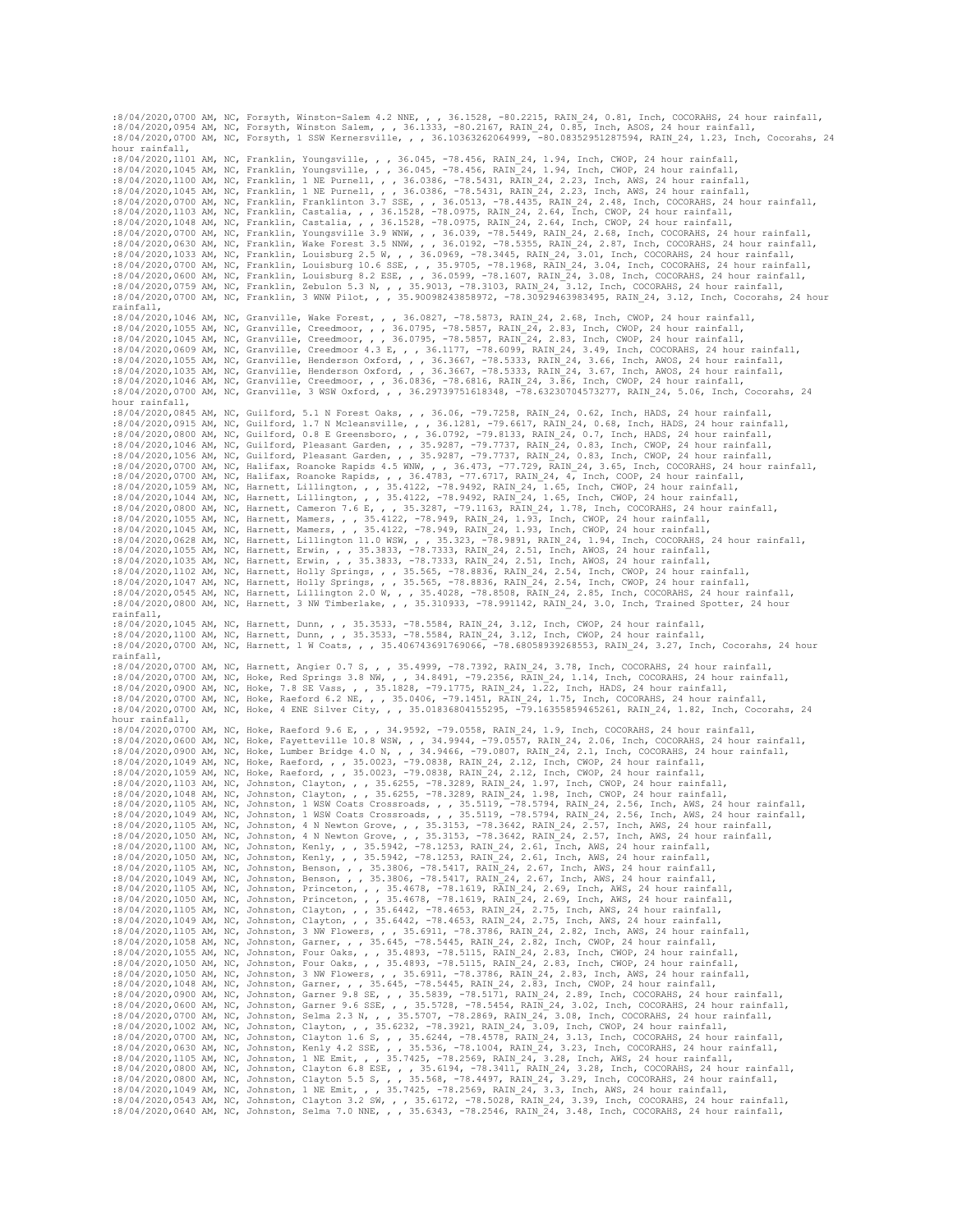:8/04/2020,1055 AM, NC, Johnston, Pine Level, , , 35.5062, -78.2088, RAIN\_24, 3.55, Inch, CWOP, 24 hour rainfall, :8/04/2020,1049 AM, NC, Johnston, Pine Level, , , 35.5062, -78.2088, RAIN\_24, 3.55, Inch, CWOP, 24 hour rainfall,<br>:8/04/2020,0700 AM, NC, Johnston, Wendell 6.5 S, , , 35.6892, -78.3482, RAIN 24, 3.56, Inch, COCORAHS, 24 ho :8/04/2020,0700 AM, NC, Johnston, 3 SW Flowers, , , 35.616584051613756, -78.38420931920393, RAIN\_24, 3.73, Inch, Cocorahs, 24 hour rainfall, :8/04/2020,1053 AM, NC, Johnston, Zebulon /Emit, , , 35.7, -78.3, RAIN\_24, 3.97, Inch, CWOP, 24 hour rainfall,<br>:8/04/2020,0640 AM, NC, Johnston, Clayton, , , 35.6414, -78.4631, RAIN\_24, 4, Inch, COOP, 24 hour rainfall,<br>:8/ rainfall, :8/04/2020,0800 AM, NC, Lee, Sanford 2.2 NW, , , 35.4989, -79.2105, RAIN 24, 1.43, Inch, COCORAHS, 24 hour rainfall,<br>:8/04/2020,0600 AM, NC, Lee, Sanford 2.9 SW, , , 35.445, -79.2134, RAIN 24, 1.49, Inch, COCORAHS, 24 hour rainfall, :8/04/2020,1035 AM, NC, Lee, Sanford, , , 35.5833, -79.1, RAIN\_24, 1.94, Inch, AWOS, 24 hour rainfall, :8/04/2020,1055 AM, NC, Lee, Sanford, , 35.5833, -79.1, RAIN\_24, 1.94, Inch, AWOS, 24 hour rainfall,<br>:8/04/2020,1004 AM, NC, Montgomery, Uwharie National Forest, , 35.3667, -79.8667, RAIN\_24, 2.29, Inch, RAWS, 24 hour rain 24 hour rainfall, :8/04/2020,1053 AM, NC, Nash, Rocky Mount, , , 35.85, -77.9, RAIN\_24, 2.35, Inch, ASOS, 24 hour rainfall, :8/04/2020,1105 AM, NC, Nash, 3 NNW Bailey, , , 35.8313, -78.1452, RAIN\_24, 2.54, Inch, AWS, 24 hour rainfall, :8/04/2020,1050 AM, NC, Nash, 3 NNW Bailey, , , 35.8313, -78.1452, RAIN\_24, 2.83, Inch, AWS, 24 hour rainfall, :8/04/2020,0700 AM, NC, Nash, 4 NW Elm City, , , 35.85352307113391, -77.91260057545537, RAIN\_24, 3.05, Inch, Cocorahs, 24 hour rainfall, :8/04/2020,0700 AM, NC, Nash, 3 W Nashville, , , 35.97143347417659, -78.01100102307794, RAIN\_24, 3.24, Inch, Cocorahs, 24 hour rainfall, :8/04/2020,0700 AM, NC, Nash, Zebulon 5.4 E, , , 35.821, -78.2228, RAIN 24, 3.25, Inch, COCORAHS, 24 hour rainfall,<br>:8/04/2020,0700 AM, NC, Nash, 3 W Nashville, , , 35.97143347417659, -78.01100102307794, RAIN 24, 3.64, Inc rainfall, :8/04/2020,1058 AM, NC, Orange, Hillsborough, , , 36.0972, -78.9938, RAIN\_24, 1.41, Inch, CWOP, 24 hour rainfall,<br>:8/04/2020,1048 AM, NC, Orange, Hillsborough, , , 36.0972, -78.9938, RAIN\_24, 1.41, Inch, CWOP, 24 hour rain :8/04/2020,1105 AM, NC, Orange, 2 NNE Chapel Hill, ,, 35.9605, -79.0291, RAIN 24, 1.52, Inch, AWS, 24 hour rainfall,<br>:8/04/2020,1049 AM, NC, Orange, 2 NNE Chapel Hill, ,, 35.9605, -79.0291, RAIN 24, 1.52, Inch, AWS, 24 hou rainfall, :8/04/2020,0916 AM, NC, Orange, Duke Forest Met Sta Nr Chapel Hill, , , 35.9667, -79.0917, RAIN\_24, 2.04, Inch, HADS, 24 hour ....<br>rainfall, :8/04/2020,1046 AM, NC, Orange, Hillsborough, , , 36.0502, -79.0865, RAIN 24, 2.06, Inch, CWOP, 24 hour rainfall,<br>:8/04/2020,1000 AM, NC, Orange, Hillsborough 5.6 NNW, , , 36.9706, -79.0931, RAIN 24, 2.08, Inch, HADS, 24 h :8/04/2020,1101 AM, NC, Orange, Chapel Hill, , , 35.8858, -79.0858, RAIN\_24, 2.45, Inch, CWOP, 24 hour rainfall, :8/04/2020,1045 AM, NC, Orange, Chapel Hill, , , 35.8858, -79.0858, RAIN\_24, 2.45, Inch, CWOP, 24 hour rainfall,<br>:8/04/2020,0700 AM, NC, Orange, Chapel Hill 2.9 WNW, , , 35.9468, -79.0859, RAIN 24, 2.5, Inch, COCORAHS, 24 :8/04/2020,0900 AM, NC, Orange, Chapel Hill 4.9 SSW, , , 35.8649, -79.0829, RAIN 24, 2.57, Inch, COCORAHS, 24 hour rainfall, :8/04/2020,0045 AM, NC, Orange, Efland, , , 36.1492, -79.1799, RAIN 24, 2.68, Inch, COCORAHS, 24 rainfall, :8/04/2020,0700 AM, NC, Orange, Efland 4.0 NNW, , , 36.1383, -79.1806, RAIN\_24, 2.8, Inch, COCORAHS, 24 hour rainfall,<br>:8/04/2020,0730 AM, NC, Orange, Chapel Hill 9.4 W, , , 35.9081, -79.2067, RAIN 24, 2.88, Inch, COCORAH rainfall, :8/04/2020,0730 AM, NC, Orange, Chapel Hill 4.3 WSW, , , 35.9113, -79.1144, RAIN\_24, 2.91, Inch, COCORAHS, 24 hour rainfall, :8/04/2020,0800 AM, NC, Orange, Chapel Hill 10.9 WSW, , , 35.8904, -79.2293, RAIN 24, 2.95, Inch, COCORAHS, 24 hour rainfall,<br>:8/04/2020,1000 AM, NC, Orange, Carrboro 11 WNW, , , 35.9533, -79.2306, RAIN 24, 3, Inch, COOP, :8/04/2020,1055 AM, NC, Person, Mebane, , , 36.2635, -79.0292, RAIN\_24, 1.77, Inch, CWOP, 24 hour rainfall,<br>:8/04/2020,0730 AM, NC, Person, Mebane, , , 36.2635, -79.0292, RAIN\_24, 1.77, Inch, CWOP, 24 hour rainfall,<br>:8/04/ hour rainfall, :8/04/2020,1045 AM, NC, Randolph, 1 WNW Asheboro, , , 35.7322, -79.8342, RAIN\_24, 0.92, Inch, AWS, 24 hour rainfall, :8/04/2020,1055 AM, NC, Randolph, 1 WNW Asheboro, , , 35.7322, -79.8342, RAIN\_24, 0.93, Inch, AWS, 24 hour rainfall, :8/04/2020,1055 AM, NC, Randolph, Asheboro Muni, , , 35.65, -79.9, RAIN 24, 0.96, Inch, AWOS, 24 hour rainfall,<br>:8/04/2020,0503 AM, NC, Randolph, Asheboro 2.6 NNE, , , 35.7565, -79.8, RAIN 24, 1.13, Inch, COCORAHS, 24 hour :8/04/2020,1055 AM, NC, Richmond, Rockingham, , , 34.8833, -79.7667, RAIN\_24, 0.91, Inch, AWOS, 24 hour rainfall,<br>:8/04/2020,1035 AM, NC, Richmond, Rockingham, , , 34.8833, -79.7667, RAIN\_24, 0.92, Inch, AWOS, 24 hour rain rainfall, :8/04/2020,0700 AM, NC, Richmond, Rockingham 1.2 WSW, , , 34.9339, -79.7826, RAIN\_24, 1.25, Inch, COCORAHS, 24 hour rainfall,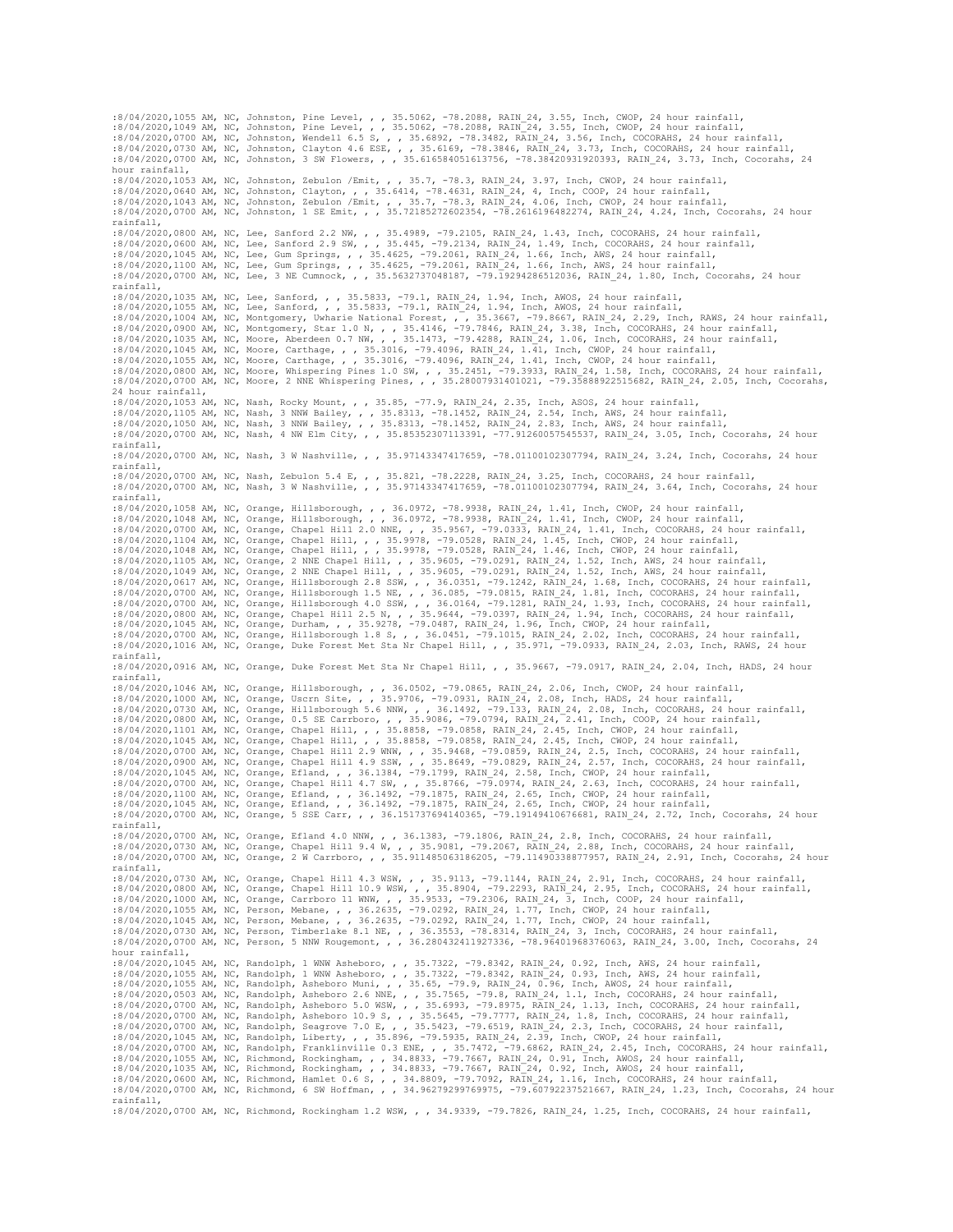:8/04/2020,0705 AM, NC, Richmond, Norman 0.4 SSE, , , 35.1643, -79.7195, RAIN 24, 1.57, Inch, COCORAHS, 24 hour rainfall, :8/04/2020,0600 AM, NC, Sampson, Harrells 0.7 SE, , , 34.723, -78.1927, RAIN 24, 2, Inch, COCORAHS, :8/04/2020,0215 AM, NC, Sampson, Clinton, , , 34.9833, -78.3667, RAIN 24, 2.52, Inch, AWOS, 24 hour rainfall,<br>:8/04/2020,0614 AM, NC, Sampson, Roseboro 10.0 N, , , 35.0986, -78.5082, RAIN 24, 2.85, Inch, COCORAHS, 24 hour rainfall, :8/04/2020,0700 AM, NC, Sampson, 2 NE Clinton, , , 35.01716815708585, -78.31421723014029, RAIN\_24, 3.33, Inch, Cocorahs, 24 hour rainfall,  $\frac{1}{18/04/2020}$ ,0700 AM, NC, Scotland, Laurinburg 6.2 SSW, , , 34.6867, -79.5197, RAIN\_24, 0.66, Inch, COCORAHS, 24 hour rainfall, :8/04/2020,0700 AM, NC, Scotland, Wagram 4.5 W, , , 34.8921, -79.4447, RAIN 24, 0.82, Inch, COCORAHS, 24 hour rainfall,<br>:8/04/2020,0700 AM, NC, Scotland, 1.1 S Laurinburg, , , 34.7508, -79.4664, RAIN 24, 0.9, Inch, COOP, 2 :8/04/2020,0700 AM, NC, Scotland, Laurinburg 4.3 SSE, , , 34.7047, -79.4537, RAIN 24, 1.44, Inch, COCORAHS, 24 hour rainfall,<br>:8/04/2020,1057 AM, NC, Stanly, New London, , , 35.4133, -80.2697, RAIN 24, 0.5, Inch, CWOP, 24 :8/04/2020,1047 AM, NC, Stanly, New London, , , 35.4133, -80.2697, RAIN\_24, 0.5, Inch, CWOP, 24 hour rainfall,<br>:8/04/2020,0700 AM, NC, Stanly, Stanfield 4.5 SSE, , , 35.1755, -80.3967, RAIN\_24, 0.7, Inch, COCORAHS, 24 hour :8/04/2020,1104 AM, NC, Stanly, Locust, , , 35.2559, -80.3803, RAIN\_24, 0.71, Inch, CWOP, 24 hour rainfall,<br>:8/04/2020,0800 AM, NC, Vance, 2 ESE Gillburg, , , 36.26512, -78.342342, RAIN\_24, 3.1, Inch, Trained Spotter, 24 h hour rainfall, :8/04/2020,0700 AM, NC, Vance, 1.6 N Henderson, , , 36.3481, -78.4119, RAIN\_24, 3.7, Inch, COOP, 24 hour rainfall, :8/04/2020,1057 AM, NC, Wake, Cary, , , 35.8022, -78.876, RAIN\_24, 2.09, Inch, CWOP, 24 hour rainfall, :8/04/2020,1046 AM, NC, Wake, Cary, , , 35.8022, -78.876, RAIN\_24, 2.09, Inch, CWOP, 24 hour rainfall, :8/04/2020,1045 AM, NC, Wake, Apex, , , 35.7132, -78.8985, RAIN\_24, 2.16, Inch, CWOP, 24 hour rainfall, :8/04/2020,0950 AM, NC, Wake, 4.1 SW Raleigh, , , 35.7683, -78.6908, RAIN\_24, 2.16, Inch, HADS, 24 hour rainfall, :8/04/2020,1000 AM, NC, Wake, 2.2 S Rdu International, , , 35.8389, -78.7822, RAIN\_24, 2.24, Inch, HADS, 24 hour rainfall, :8/04/2020,1045 AM, NC, Wake, Apex, , , 35.7218, -78.8675, RAIN\_24, 2.25, Inch, CWOP, 24 hour rainf :8/04/2020,0700 AM, NC, Wake, Apex 2.0 WNW, , , 35.7318, -78.879, RAIN\_24, 2.33, Inch, COCORAHS, 24 hour rainfall,<br>:8/04/2020,1050 AM, NC, Wake, 1 WNW Coats Crossroads, , , 35.6189, -78.6716, RAIN 24, 2.34, Inch, CWOP, 24 :8/04/2020,1055 AM, NC, Wake, Raleigh, , , 35.666, -78.6725, RAIN\_24, 2.35, Inch, CWOP, 24 hour rainfall,<br>:8/04/2020,1045 AM, NC, Wake, Raleigh, , , 35.666, -78.6725, RAIN\_24, 2.35, Inch, CWOP, 24 hour rainfall,<br>:8/04/2020 :8/04/2020,1056 AM, NC, Wake, Cary, , 35.7918, -78.9151, RAIN\_24, 2.48, Inch, CWOP, 24 hour rainfall,<br>:8/04/2020,1046 AM, NC, Wake, Cary, , 35.7918, -78.9151, RAIN\_24, 2.48, Inch, CWOP, 24 hour rainfall,<br>:8/04/2020,1057 AM :8/04/2020,0700 AM, NC, Wake, Raleigh 5.9 ENE, , , 35.8624, -78.5665, RAIN\_24, 2.54, Inch, COCORAHS, 24 hour rainfall,<br>:8/04/2020,0700 AM, NC, Wake, Raleigh 9.6 SSW, , , 35.6958, -78.7316, RAIN\_24, 2.56, Inch, COCORAHS, 24 :8/04/2020,1051 AM, NC, Wake, Raleigh Durham, , , 35.9, -78.7833, RAIN 24, 2.61, Inch, ASOS, 24 hour rainfall,<br>:8/04/2020,0700 AM, NC, Wake, Apex 5.5 SW, , , 35.6692, -78.9135, RAIN 24, 2.65, Inch, COCORAHS, 24 hour rainfa :8/04/2020,1030 AM, NC, Wake, 3.7 SW New Hope, , , 35.7583, -78.5831, RAIN\_24, 2.75, Inch, HADS, 24 hour rainfall, :8/04/2020,0800 AM, NC, Wake, Raleigh 3.6 NNE, , , 35.8713, -78.6387, RAIN 24, 2.77, Inch, COCORAHS, 24 hour rainfall, :8/04/2020,1047 AM, NC, Wake, Fuquay Varina, , , 35.6167, -78.8013, RAIN 24, 2.8, Inch, CWOP, 24 hour r :8/04/2020,1050 AM, NC, Wake, Wake Forest, , , 35.9753, -78.4706, RAIN 24, 2.84, Inch, CWOP, 24 hour rainfall,<br>:8/04/2020,1040 AM, NC, Wake, Wake Forest, , , 35.9753, -78.4706, RAIN 24, 2.84, Inch, CWOP, 24 hour rainfall,<br> :8/04/2020,0727 AM, NC, Wake, Apex Coop, , , 35.7436, -78.8372, RAIN 24, 2.88, Inch, COOP, 24 hour rainfall,<br>:8/04/2020,0600 AM, NC, Wake, Apex 3.4 ESE, , , 35.7134, -78.7854, RAIN 24, 2.89, Inch, COCORAHS, 24 hour rainfal :8/04/2020,0700 AM, NC, Wake, Raleigh 2.7 NNE, , , 35.8562, -78.636, RAIN\_24, 2.97, Inch, COCORAHS, 24 hour rainfall,  $\frac{1}{2}$  WSW, , , 35.6424, -78.8619, RAIN 24, 2.97, Inch, COCORAHS, 24 hour rainfall, W, , , 35.6593, -78.8828, RAIN 24, 2.98, Inch, COCORAHS, 24 hour rainfall, :8/04/2020,0800 AM, NC, Wake, Holly Springs 2.7 W, , , 35.6593, -78.8828, RAIN 24, 2.98, Inch, COCORAHS, 24 hour rainfall,<br>:8/04/2020,0800 AM, NC, Wake, Raleigh 0.9 WNW, , , 35.8255, -78.6752, RAIN 24, 2.98, Inch, COCORAHS :8/04/2020,0700 AM, NC, Wake, Knightdale 4.7 SSE, , , 35.7269, -78.4648, RAIN 24, 3, Inch, COCORAHS, 24 hour rainfall,<br>:8/04/2020,0700 AM, NC, Wake, Gorman 7.2 SE, , , 35.9773, -78.7087, RAIN 24, 3.01, Inch, COCORAHS, 24 h :8/04/2020,0800 AM, NC, Wake, 2 NNE Raleigh, , , 35.841942, -78.647627, RAIN 24, 3.08, Inch, Trained Spotter, 24 hour rainfall, :8/04/2020,0800 AM, NC, Wake, Cary 0.4 NNW, , , 35.7892, -78.8023, RAIN 24, 3.08, Inch, COCORA :8/04/2020,1046 AM, NC, Wake, Fuquay Varina, , , 35.6268, -78.7988, RAIN\_24, 3.1, Inch, CWOP, 24 hour rainfall,<br>:8/04/2020,1059 AM, NC, Wake, Cary, , , 35.8113, -78.915, RAIN 24, 3.12, Inch, CWOP, 24 hour rainfall, :8/04/2020,1041 AM, NC, Wake, Cary, , 35.8113, -78.915, RAIN 24, 3.12, Inch, CWOP, 24 hour rainfall, :8/04/2020,0700 AM, NC, Wake, Morrisville 1.4 NW, , 35.8489, -78.8496, RAIN 24, 3.15, Inch, COCRAHS, 24 hour rainfall, :8